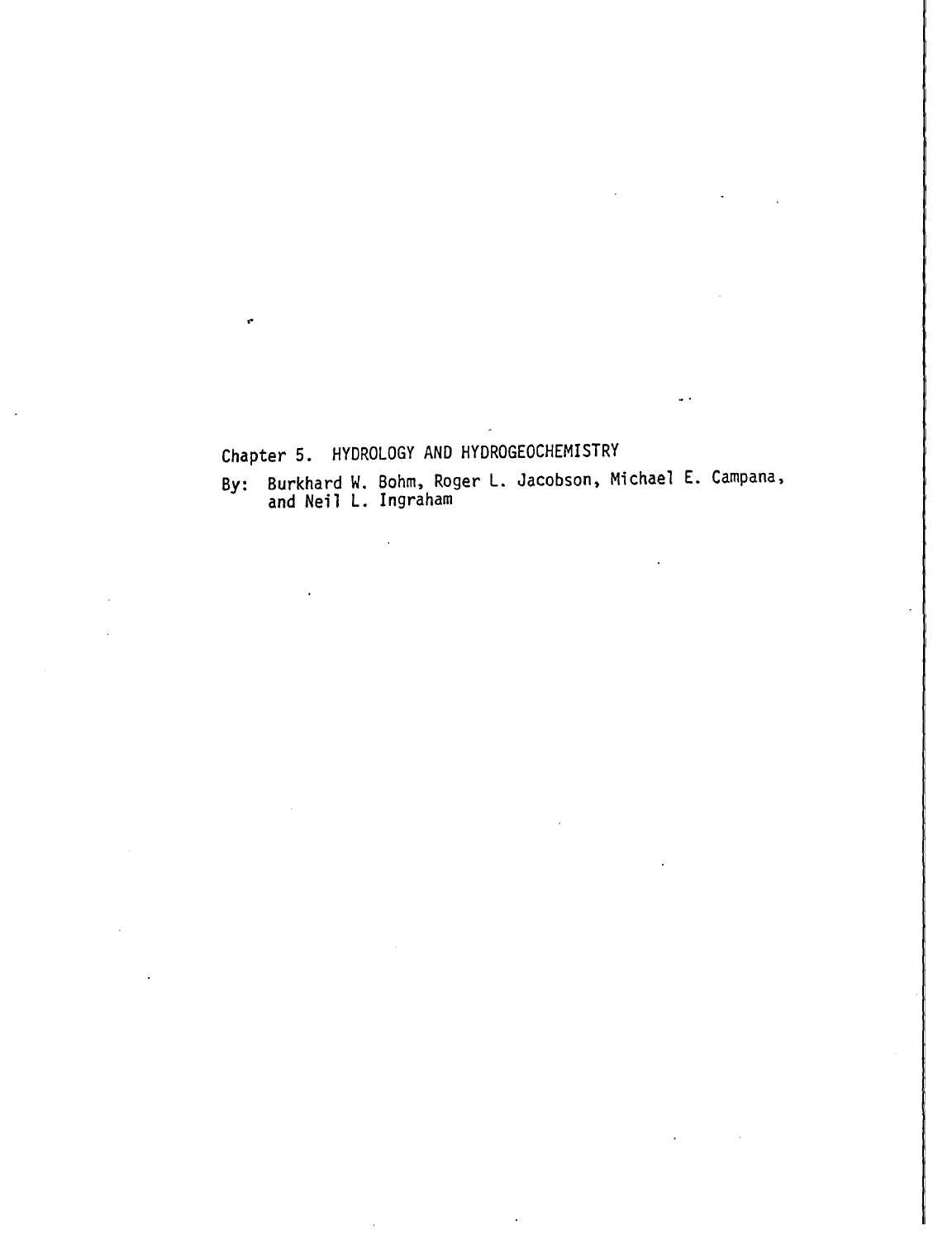#### 5.0 HYDROLOGY AND HYDROGEOCHEMISTRY

#### 5.1 Introduction

#### 5.1.1 Purpose and Scope

The purpose of this portion of the study is to provide hydrologic and hydrogeochemical input to the construction of the Dixie Valley geothermal model. Since some of the most important aspects of hydrothermal reservoir assessment are the fluid characteristics and flow parameters, the hydrology and hydrogeochemistry of a particular reservoir must be considered in the formulation of any hydrothermal reservoir model, even a conceptual or qualitative one. Our primary efforts were devoted to extensive isotopic and hydrochemical sampling and interpretation of these data as direct and indirect indicators of the nature of the reservoir. Most of the work focused on the area of greatest interest to Southland Royalty Company, the northern half of Dixie Valley (between Dixie Meadows and Sou Hot Springs). The study also involved sampling outside this particular region.

The major tasks of the hydrologic-hydrogeochemical study are as follows:

- (1) Review the available hydrologic and hydrogeochemical data.
- (2) Obtain water samples from selected wells, hot springs and cold springs.
- (3) Analyze water samples for major, minor and selected trace chemical constituents and environmental isotopes.
- (4) Collect temperature and other data from selected wells and springs.
- (5) Estimate recharge rates and source areas and groundwater flow rates.
- (6) Estimate reservoir geometry.
- (7) Provide estimates of reservoir water chemistry and, uSing geothermometry, reservoir temperatures.
- (8) Provide hydrologic and hydrogeochemical input to the formulation of a conceptual model of the Dixie Valley hydrothermal system.

The interpretation of the environmental isotope data was intended to supplement the hydrogeochemical data and provide additional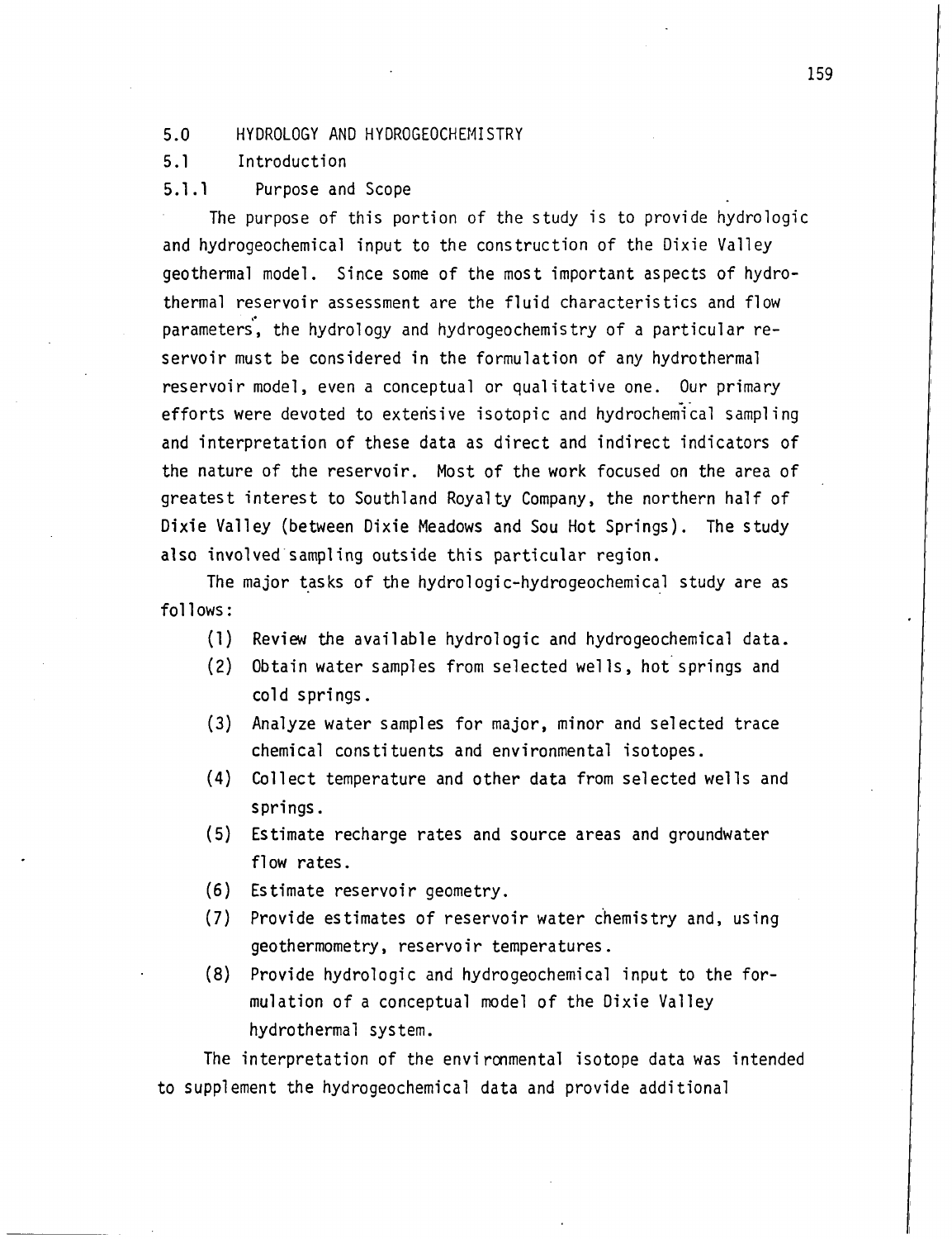hydrologic information, particularly with respect to recharge to the reservoir. However, the complete suite of isotope data has not yet been received. The interpretations and conclusions presented herein have been made without the benefit of any isotope data, and are based almost solely upon the hydrogeochemistry. This is not an ideal approach, but was dictated by circumstance. Therefore, this chapter is incomplete since it is devoted primarily to the hydrogeochemistry of the study area with little discussion of the hydrology. An addendum to this chapter will be written as soon as the isotope data have been received, interpreted and integrated with the rest of the information.

#### 5.1.2 Methods and Analytical Techniques

Approximately 100 samples of the thermal and non-thermal waters were collected. The collection generally involved filtration through a  $0.45$   $\mu$ m filter for a gross sample and an acidified sample. Nitric acid was added to lower the pH to approximately 2. Samples were collected for silica using a 1:10 field dilution of the thermal waters with distilled water. Isotope samples were collected by completely filling a 125 ml glass bottle and sealing the bottle with Parafilm and electrical tape.

Field measurements were made of temperature, electrical conductivity (EC), pH and dissolved oxygen (DO). Laboratory determinations were made for Ca, Mg, Na, K, HCO<sub>3</sub>, Cl, SO<sub>4</sub>, NO<sub>3</sub>, SiO<sub>2</sub>, F, B, Li, As, Cs, Al, Hg, Fe, Mn, Sr and Ba in the Water Resources Center Laboratories.

<sup>3</sup>H analyses (both enriched and unenriched) were performed in Water Resources Center Laboratories.  $^{18}$ O and  $^{2}$ H samples were sent to the Laboratory of Isotope Geochemistry at the University of Arizona for analysis.

#### 5.1.3 Previous Work

Very little previous work on the hydrology and hydrogeochemistry of Dixie Valley exists. A paper by Zones (1957) describes some of the hydrologic effects of the 1954 Dixie Valley earthquake. A reconnaissance study by Cohen and Everett (1963) gives an overview of the groundwater hydrology of Dixie and Fairview Valleys. This report also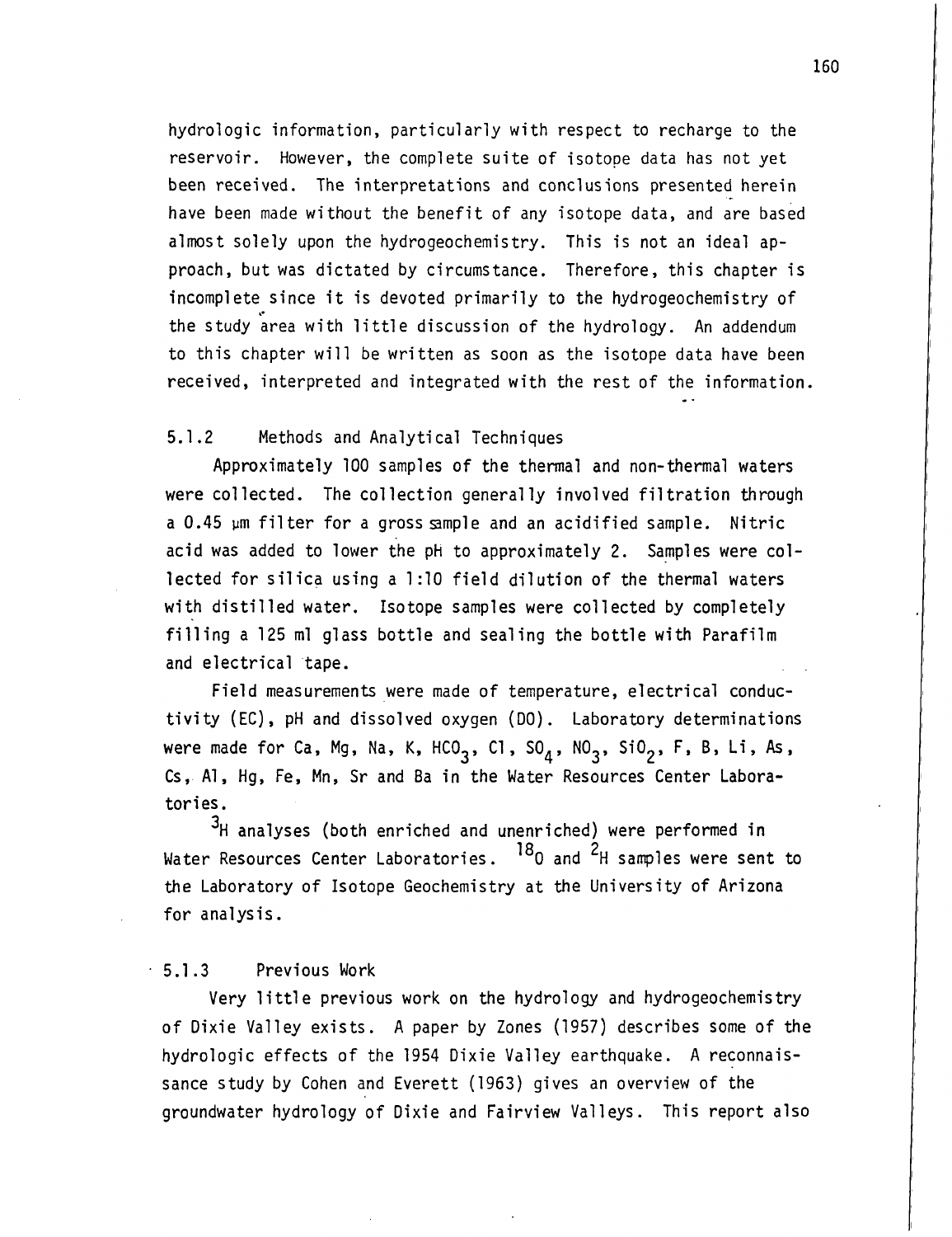includes a brief description of the groundwater chemistry of the Dixie-Fairview area. A total of 13 water chemistry samples were collected in an area of 2360 square miles, a very low sampling density. The data presented in this report were insufficient to draw any substantive conclusions concerning the groundwater system in Dixie Valley. Additional work of a limited nature in the valley was conducted by Xeplinger and Associates (1977 and 1978) and by GeothermEx, Inc. (1976).

#### 5.2 Analytical Results

5.2.1 Chemical Characteristics of Dixie Valley Waters

Table 5-1 shows the chemical analyses of all the samples collected during the study. Variations in gross chemical properties of Dixie Valley groundwater and surface water are evident on a trilinear diagram (Figure 5-1). Percentages of equivalents were plotted for major anions and cations (Cl,  $SO_4$ , HCO<sub>3</sub> and CO<sub>3</sub>, Ca, Mg and Na + K). The three hot spring systems of the valley plot as separate groups. Dixie Hot Springs (D) show significant variation, but generally they are sulfate-chloride-potassium-sodium waters. Hyder Hot Springs (H) show little variation, and are bicarbonate-potassium-sodium type waters. Sou Hot Springs  $(S)$  is an intermediate type, having roughly similar equivalent percentages of the major ions. The hot springs of McCoy Ranch (M), Lower Ranch and southern Jersey Valley seem to be related to Hyder Hot Springs. Buckbrush Seeps (B) also seem to be closely related to Hyder, perhaps due to structural relationships. However, Buckbrush Seeps might be affected by evaporation. Surface runoff from the Stillwater Range, irrigation. wells from the northern part of the valley and waters from the eastern ranges (Clan Alpine and Augusta Mountains) show wide variations. There is, however, a rough grouping of the water quality samples according to their areal distribution in the valley. For example, the samples from the deep wells (OF 45-14 and OF 66-21) and well SR2-A seem to be related to Dixie Hot Springs. It should be noted that samples from OF 45-14 and OF 66-21 may not be representative of the geothermal reservoir fluids because of contamination from drilling fluids and additives and/or shallow groundwater.

161

I I I • I I I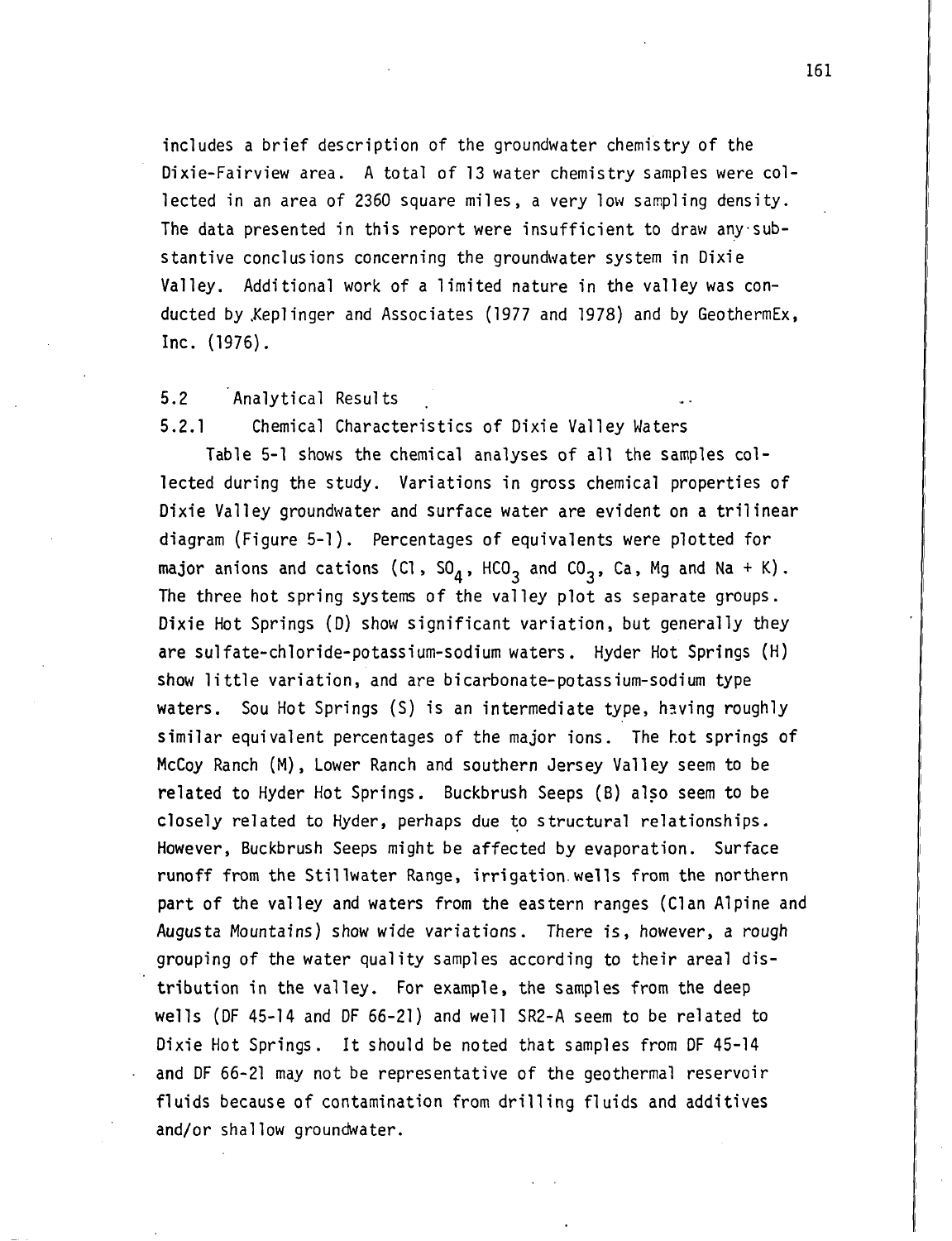Table 5-1. Chemical Analyses of Dixie Valley Waters.

The letter or number in the first column identifies the group sample according to the following code:

- A Artesian wells in the vicinity of Dixie Settlement.
- B Buckbrush Seeps.
- C Carson Sink (western slopes of the Stillwater Range).
- D Dixie Hot Springs.
- E Spring or stream from the eastern mountain ranges (Clan Alpine and Augusta Mountains).
- H Hyder Hot Springs.
- I Irrigation wells in the northern part of Dixie Valley.
- L Wells in the vicinity of Dixie Settlement.
- M Intermediate temperature springs around McCoy Ranch.
- S Sou Hot Springs.
- W Spring or stream from the Stillwater Range.
- 1 OF 45-14 (probably contaminated).
- 2 OF 66-21 (probably contaminated).
- 3 OF 45-14.
- 4 OF 66-21 (probably contaminated).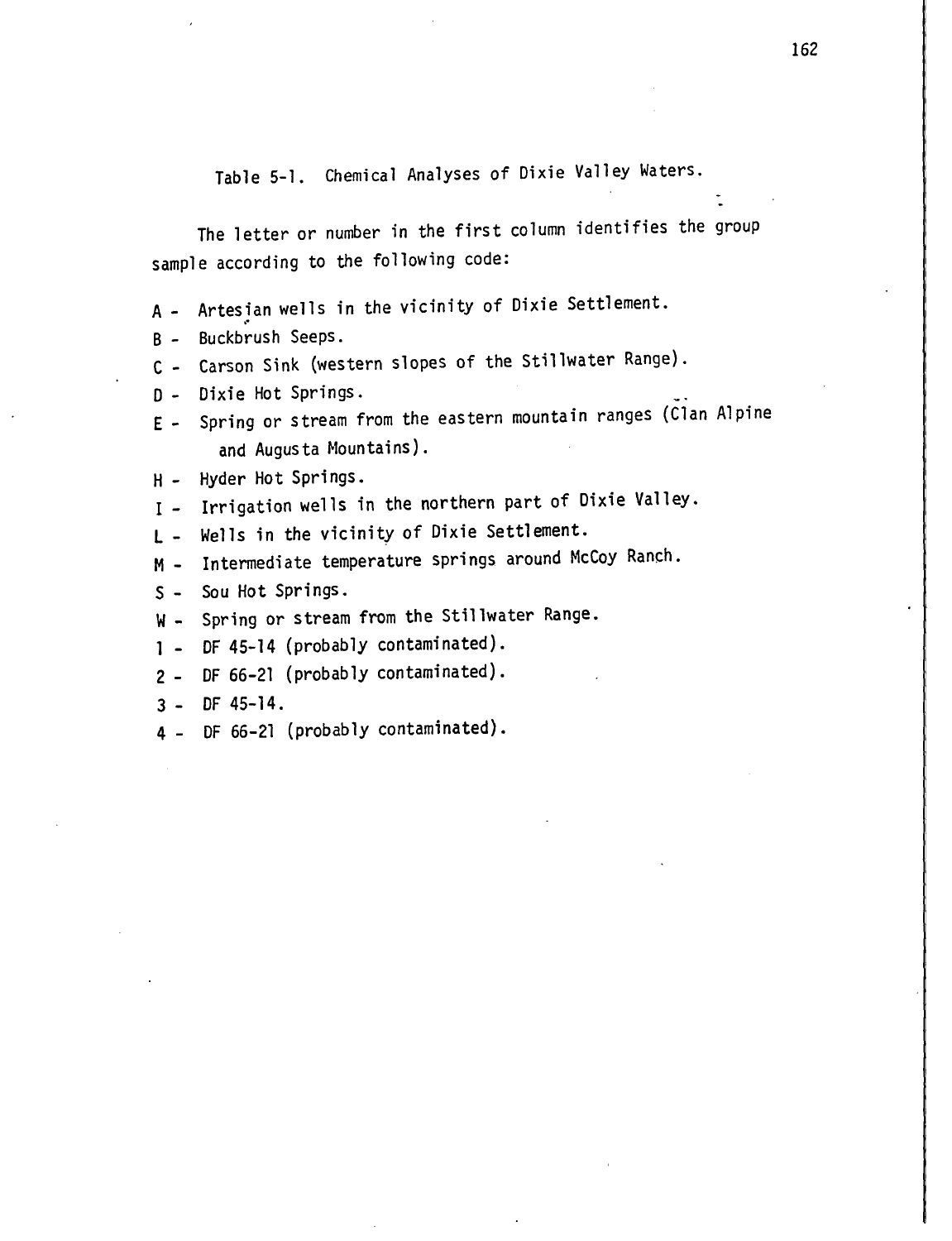# Table 5-1. Chemical Analyses of Dixie Valley Waters.

|                                                                                                                                                                                                                                                                                                                                                                                                                                                                                                                                                                                          | DATE                                                                                                                                                                                                                                                                                 | TEMP                                                                                                                                                                                                                                                                                                                                                                                                                                                                            | PH                                                                                                                                               | CA                                                                                                                                                                                                                                                                                                                                 | MG                                                                                                                                                                                                                                                                                                                                                      | <b>NA</b>                                                                                                                                                                                                                                                                                                  | κ                                                                                                                                                                                                                                                                                                         | CL.                                                                                                                                                                                                                                                                                                                               | <b>SO4</b>                                                                                                                                                                                                                                                                                                                              | HCO3                                                                                                                                                                                                                                                                                                                                                         | <b>ST02</b>                                                                                                                                                                                                                                                                                                                  | CO <sub>3</sub>                                                                                                                                                                         | <b>TDS</b>                                                                                                                                                                                                                                                                                                                                                                                              |
|------------------------------------------------------------------------------------------------------------------------------------------------------------------------------------------------------------------------------------------------------------------------------------------------------------------------------------------------------------------------------------------------------------------------------------------------------------------------------------------------------------------------------------------------------------------------------------------|--------------------------------------------------------------------------------------------------------------------------------------------------------------------------------------------------------------------------------------------------------------------------------------|---------------------------------------------------------------------------------------------------------------------------------------------------------------------------------------------------------------------------------------------------------------------------------------------------------------------------------------------------------------------------------------------------------------------------------------------------------------------------------|--------------------------------------------------------------------------------------------------------------------------------------------------|------------------------------------------------------------------------------------------------------------------------------------------------------------------------------------------------------------------------------------------------------------------------------------------------------------------------------------|---------------------------------------------------------------------------------------------------------------------------------------------------------------------------------------------------------------------------------------------------------------------------------------------------------------------------------------------------------|------------------------------------------------------------------------------------------------------------------------------------------------------------------------------------------------------------------------------------------------------------------------------------------------------------|-----------------------------------------------------------------------------------------------------------------------------------------------------------------------------------------------------------------------------------------------------------------------------------------------------------|-----------------------------------------------------------------------------------------------------------------------------------------------------------------------------------------------------------------------------------------------------------------------------------------------------------------------------------|-----------------------------------------------------------------------------------------------------------------------------------------------------------------------------------------------------------------------------------------------------------------------------------------------------------------------------------------|--------------------------------------------------------------------------------------------------------------------------------------------------------------------------------------------------------------------------------------------------------------------------------------------------------------------------------------------------------------|------------------------------------------------------------------------------------------------------------------------------------------------------------------------------------------------------------------------------------------------------------------------------------------------------------------------------|-----------------------------------------------------------------------------------------------------------------------------------------------------------------------------------------|---------------------------------------------------------------------------------------------------------------------------------------------------------------------------------------------------------------------------------------------------------------------------------------------------------------------------------------------------------------------------------------------------------|
| <b>LL097</b><br><b>LL109</b><br><b>DAS1</b><br><b>DV22</b><br>w.<br><b>DA031</b><br><b>DV032</b><br><b>DV045</b><br>M<br><b>DV046</b><br><b>DV047</b><br><b>DV048</b><br>v<br><b>DV049</b><br>w.<br><b>DVOSO</b><br><b>NV051</b><br>v<br><b>DV052</b><br><b>NV053</b><br>u<br><b>DV055</b><br>DVS6<br>v<br><b>DV057</b><br><b>DV058</b><br><b>DV659</b><br><b>DV667</b><br><b>DV078</b><br>v<br>.NV092<br><b>DAJ0S</b><br>w.<br><b>DA103</b><br>w<br>W DV104<br><b>DV105</b><br><b>DV106</b><br>v.<br><b>DV107</b><br><b>DV108</b><br>ы<br>DV109<br>w.<br><b>DATIO</b><br><b>W OVIII</b> | 90878<br>92878<br>32079<br>32079<br>51579<br>51579<br>51579<br>51579<br>51579<br>51579<br>51579<br>51579<br>51579<br>62574<br>62579<br>62579<br>62579<br>62579<br>62579<br>72379<br>091279<br>62579<br>62579<br>62579<br>62579<br>62579<br>62579<br>62579<br>62579<br>62579<br>62579 | 15.00 8.00<br>16.00 6.90<br>13.00<br>$\frac{1}{1}$ :00 8.50<br>26,00<br>$\frac{14.00}{15.75}$<br>$1\overline{3}\cdot\overline{50}$<br>$1\overline{5}\cdot\overline{75}$<br>16.00<br>$\frac{17.00}{17.00}$<br>18.00<br>$\frac{15.00}{15.00}$<br>15.00<br>15.00 8.60<br>28.00 0.70<br>16.00 7.33<br>22.00 7.40<br>$\begin{array}{c} 43.786 \\ 14.00 \\ 14.00 \\ 1.79 \end{array}$<br>13.006113<br>28.00 8.57<br>26.80 8.32<br>15.50 7.55<br>16.50 7.62<br>22.50<br>15.50<br>14.00 | 7.40<br>$\frac{8.77}{7.69}$<br>$8.35$<br>$9.50$<br>$7.78$<br>8.21<br>$\frac{8.45}{8.17}$<br>8.54<br>7.20<br>7.86<br>7.66<br>8.45<br>8.35<br>7.87 | 105.600<br>270.400<br>46.500<br>56.000<br>82.500<br>54.500<br>68,000<br>42.900<br>54.500<br>48.000<br>$\frac{39.500}{41.500}$<br>175,000<br>65.000<br>44.000<br>$262.900$<br>$262.900$<br>$262.900$<br>000-32<br>104.000<br>104.500<br>$\frac{74.000}{39.500}$<br>42.000<br>$\frac{65.000}{70.500}$<br>65.000<br>60.000<br>100.000 | $31.300$<br>31.300<br>26.600<br>32,000<br>33,500<br>52.500<br>35.000<br>21.500<br>24.000<br>30.500<br>37,000<br>$\frac{26}{3}$ $\frac{26}{3}$ $\frac{26}{5}$<br>24,000<br>78.000<br>37.500<br>40.000<br>$\frac{27.800}{31.300}$<br>16.900<br>65,000<br>36,000<br>26,500<br>31.000<br>22.000<br>26.500<br>36,500<br>39.800<br>46.500<br>34.500<br>41.300 | 133,000<br>211,000<br>464.000<br>116.500<br>108,000<br>176.000<br>100.000<br>70.000<br>80.000<br>78.000<br>123,000<br>94.000<br>114.000<br>165.000<br>118,000<br>129.000<br>138.000<br>105,000<br>212.000<br>187.000<br>197,000<br>138,000<br>118,000<br>130,000<br>140,000<br>182,000<br>68,000<br>97.500 | .320<br>4.000<br>3,850<br>3.000<br>2.600<br>10.700<br>2.800<br>1.600<br>1.700<br>1.900<br>3.000<br>1.800<br>2.600<br>3,000<br>2.600<br>3.800<br>3,500<br>3,300<br>2.100<br>2.600<br>3.500<br>2.700<br>7.500<br>1.600<br>$2 - 100$<br>2.400<br>4.900<br>3.300<br>3.000<br>3.200<br>9,200<br>2.900<br>3,100 | 168.000<br>203,000<br>605.000<br>12.600<br>126.000<br>258.000<br>115.000<br>68.000<br>83.000<br>83.000<br>126.000<br>96.000<br>118,000<br>194.000<br>150.000<br>140.000<br>149.000<br>109,000<br>127.000<br>218.000<br>255.000<br>226,000<br>125.000<br>144.000<br>148,000<br>171.000<br>185,000<br>245.000<br>126.000<br>162,000 | 297.000<br>682.000<br>207,000<br>92.400<br>218,000<br>178,000<br>97.000<br>41.000<br>52,000<br>66,000<br>112.000<br>88.500<br>161,000<br>518,000<br>105.000<br>114,000<br>122,000<br>86,000<br>104.000<br>710.000<br>168.000<br>126.000<br>83,000<br>94,000<br>84.000<br>000-000<br>117.000<br>125,000<br>180,000<br>155,000<br>184,000 | 247,000<br>308,000<br>194.000<br>302.000<br>225.000<br>251.000<br>306,000<br>278.000<br>267,000<br>319,000<br>306,000<br>262.000<br>289.500<br>205,000<br>360,000<br>346.000<br>379.000<br>316,000<br>279.000<br>215.000<br>327,000<br>282,000<br>348.000<br>234,000<br>310,000<br>135,000<br>207.000<br>294.000<br>320.000<br>267.000<br>173,000<br>278.000 | 28.500<br>33.400<br>26.000<br>19.800<br>20.000<br>31.800<br>14.500<br>18.500<br>18.000<br>16.500<br>18.500<br>20.000<br>23.000<br>17.500<br>19.500<br>20.000<br>20.000<br>18.000<br>19.500<br>26.300<br>26,000<br>32.500<br>46.500<br>32.500<br>35.000<br>37.500<br>35.000<br>32.000<br>32.500<br>30.800<br>17.500<br>21.300 | -0<br>- 0<br>- 0<br>- 0<br>-0<br>- 0<br>$-0$<br>- 0<br>- 0<br>- 0<br>- 0<br>- 0<br>- 0<br>- 0<br>- 0<br>20.000<br>- 0<br>- 0<br>- 0<br>- 0<br>- 0<br>13.300<br>- 0<br>- 0<br>- 0<br>- 0 | $-0$ 1022.810<br>$-0$ 1743.190<br>$-0$ 1575.667<br>636.145<br>815,990<br>$-0$ 1012,820<br>738,600<br>543.390<br>567.700<br>649.400<br>775.200<br>603.110<br>706.940<br>828.490<br>1421.474<br>835.180<br>866,680<br>A32.670<br>668,720<br>681.090<br>1768.430<br>1056.785<br>17.100 1058.295<br>1026.430<br>648.320<br>813.710<br>501.460<br>672.000<br>848.860<br>916.400<br>6.700 1032.820<br>888.570 |
| C CS01<br>C CSO2<br><b>CSO4</b><br>c.<br>CS06<br>c.<br><b>CSO7</b><br>C CSOB<br><b>8 DV041</b>                                                                                                                                                                                                                                                                                                                                                                                                                                                                                           | 72379<br>$7\bar{2}\bar{3}\bar{7}\bar{9}$<br>72379<br>72379<br>72379                                                                                                                                                                                                                  | 15.00 7.93<br>16.00<br>16.00 7.58<br>21.00 7.63<br>22.00 7.93<br>24.00                                                                                                                                                                                                                                                                                                                                                                                                          | 7.60<br>H.73                                                                                                                                     | 60.200<br>52.900<br>97.600<br>483.000<br>267,000<br>135,000                                                                                                                                                                                                                                                                        | 33,200<br>34.900<br>35.100<br>36.500<br>32.300<br>31.800                                                                                                                                                                                                                                                                                                | 108.000<br>110,000<br>48.000<br>108,000<br>266,000<br>266.000                                                                                                                                                                                                                                              | 3.010<br>3.540<br>2.440<br>6.550<br>1.880                                                                                                                                                                                                                                                                 | 161.000<br>145.000<br>188,000<br>136.000<br>375,000<br>318,000                                                                                                                                                                                                                                                                    | 120,000<br>115,000<br>1134.000<br>15,100<br>342,000                                                                                                                                                                                                                                                                                     | 218.000<br>266.000<br>134,000<br>278,000<br>199,000<br>318,000                                                                                                                                                                                                                                                                                               | 21.000<br>16.000<br>43.000<br>32.000<br>29.000<br>29.000                                                                                                                                                                                                                                                                     | -0<br>- 0                                                                                                                                                                               | 724:410<br>$-0.664, 460$<br>$-0.2218.485$<br>$-0.197.317$<br>$-0$ 1445.505                                                                                                                                                                                                                                                                                                                              |
| <b>B DV042</b>                                                                                                                                                                                                                                                                                                                                                                                                                                                                                                                                                                           | 51579<br>51579                                                                                                                                                                                                                                                                       | 28.00 9.59<br>15.009.87                                                                                                                                                                                                                                                                                                                                                                                                                                                         |                                                                                                                                                  | 13.700<br>1.000                                                                                                                                                                                                                                                                                                                    | .600                                                                                                                                                                                                                                                                                                                                                    | 2.100 1150.000<br>352.000                                                                                                                                                                                                                                                                                  | 16,900<br>3.200                                                                                                                                                                                                                                                                                           | 360.000<br>120.000                                                                                                                                                                                                                                                                                                                |                                                                                                                                                                                                                                                                                                                                         | 450.000 1194.000<br>112.000 321.000                                                                                                                                                                                                                                                                                                                          | 32.000                                                                                                                                                                                                                                                                                                                       |                                                                                                                                                                                         | 433.000 3661.700<br>132.000 1102.800                                                                                                                                                                                                                                                                                                                                                                    |
| <b>E LL102</b><br><b>DV03</b><br>E<br>E<br>$0$ vlo<br>E<br><b>DV12</b><br><b>DV060</b><br><b>DV061</b><br>ε<br><b>DV062</b><br>F<br><b>DVOM3</b><br>E DV091                                                                                                                                                                                                                                                                                                                                                                                                                              | 92878<br>32079<br>32079<br>32079<br>62579<br>62579<br>62579<br>62579<br>091279                                                                                                                                                                                                       | 10.007.50<br>$\begin{array}{c} 15.00 & 7.33 \\ 11.00 & 7.27 \end{array}$<br>9.00 7.85<br>10.00<br>23.00 7.92<br>32.                                                                                                                                                                                                                                                                                                                                                             | 8,33<br>8.58                                                                                                                                     | $\frac{14}{37}$ :500<br>165-000<br>54-500<br>14-500<br>42,300<br>34,000<br>19.000<br>3.700                                                                                                                                                                                                                                         | 2.300<br>66,000<br>14,000<br>2,720<br>7.600<br>7.100<br>6,700<br>.060                                                                                                                                                                                                                                                                                   | 18.000<br>154,000<br>$\frac{55.500}{37.000}$<br>21.000<br>43.500<br>41.600<br>000.25<br>000.251                                                                                                                                                                                                            | 1.000<br>8.600<br>2.200<br>1.400<br>1,500<br>1.500<br>1.700<br>2.900<br>1.000                                                                                                                                                                                                                             | 10.500<br>134,000<br>54.000<br>26.000<br>14.500<br>28,000<br>25.000<br>21,000<br>41.000                                                                                                                                                                                                                                           | 15.000<br><b>98.800</b><br>472.000<br>$\frac{64.000}{17.200}$<br>73,600<br>59.000<br>21,200<br>70,000                                                                                                                                                                                                                                   | 69.700<br>194.000<br>277.000<br>214,000<br>68,900<br>145,000<br>135.000<br>101,000<br>126,800                                                                                                                                                                                                                                                                | 25.600<br>35.000<br>$\frac{15.300}{22.500}$<br>27.500<br>22.500<br>26.300<br>35.500<br>35.000                                                                                                                                                                                                                                | - 0<br>- 0<br>-0<br>- 0<br>- 0<br>- 0<br>- 0<br>9,800                                                                                                                                   | 154.010<br>667.000<br>$-0.1121.005$<br>435,755<br>168.180<br>363,990<br>330.000<br>232.905<br>395.960                                                                                                                                                                                                                                                                                                   |
| L LLIO3<br>L LLIO4                                                                                                                                                                                                                                                                                                                                                                                                                                                                                                                                                                       | 92878<br>92878                                                                                                                                                                                                                                                                       | 19.00 7.70<br>16.007.90                                                                                                                                                                                                                                                                                                                                                                                                                                                         |                                                                                                                                                  | 20,900<br>28.300                                                                                                                                                                                                                                                                                                                   | 2.070<br>2.200                                                                                                                                                                                                                                                                                                                                          | 62.800<br>56.000                                                                                                                                                                                                                                                                                           | 3.900<br>4.300                                                                                                                                                                                                                                                                                            | 25,800<br>25,000                                                                                                                                                                                                                                                                                                                  | 78,800<br>78,000                                                                                                                                                                                                                                                                                                                        | 99.000<br>111.000                                                                                                                                                                                                                                                                                                                                            | 64.000<br>64.800                                                                                                                                                                                                                                                                                                             | -0<br>- 0                                                                                                                                                                               | 358.780<br>370.840                                                                                                                                                                                                                                                                                                                                                                                      |

 $\sim$ 

 $\vec{a}$ 

 $\ddot{\phantom{a}}$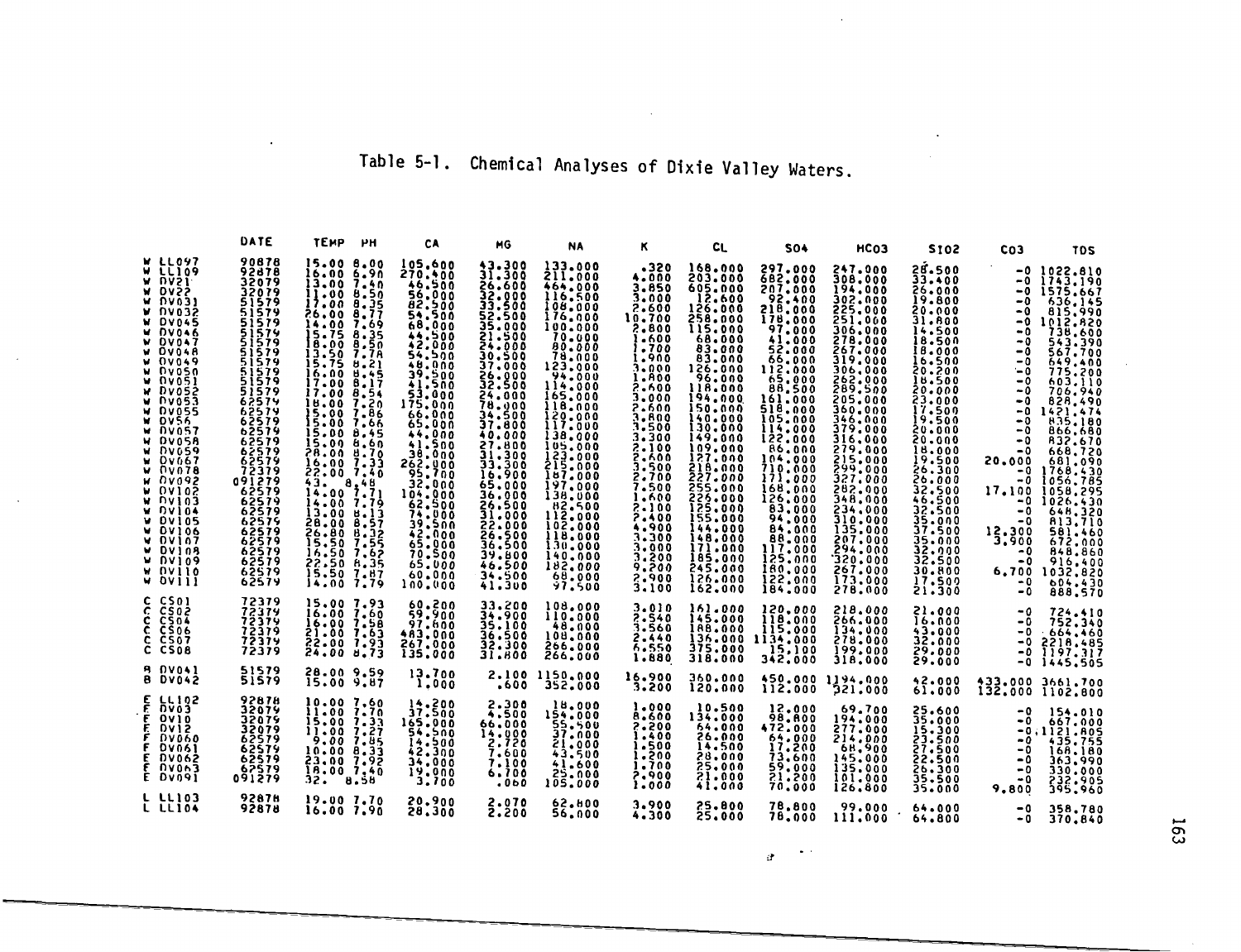Table 5-1. Chemical Analyses of Dixie Valley Waters. (cont'd.)

 $\mathcal{L}^{\mathcal{L}}(\mathcal{L}^{\mathcal{L}})$  and  $\mathcal{L}^{\mathcal{L}}(\mathcal{L}^{\mathcal{L}})$  and  $\mathcal{L}^{\mathcal{L}}(\mathcal{L}^{\mathcal{L}})$ 

 $\ddot{\phantom{a}}$ 

 $\sim$ 

|                                                                | DATE                                         | ТЕМР<br>Pн                                                                       | СA                                                       | MG                                                | <b>NA</b>                                                           | ĸ                                              | CL.                                                                  | 504                                               | HCO3                                                                    | 5102                                                       | CO <sub>3</sub>      | TDS                                                                               |
|----------------------------------------------------------------|----------------------------------------------|----------------------------------------------------------------------------------|----------------------------------------------------------|---------------------------------------------------|---------------------------------------------------------------------|------------------------------------------------|----------------------------------------------------------------------|---------------------------------------------------|-------------------------------------------------------------------------|------------------------------------------------------------|----------------------|-----------------------------------------------------------------------------------|
| M DV05<br>M DVO6<br><b>H DAJI</b><br><b>H</b> DV115<br>H OVII6 | 32079<br>32079<br>32079<br>62579<br>62579    | 39.007.10<br>29.00 6.95<br>43.006.90<br>50.007.31<br>40.006.89                   | 39.000<br>68.000<br>95.000<br>94.000<br>67.000           | 13.700<br>19.100<br>37,500<br>36.500<br>18.500    | 144.000<br>164.000<br>213.000<br>218,000<br>240,000                 | 12.000<br>12.300<br>10.300<br>10.000<br>23.800 | 27,000<br>28.000<br>275.000<br>286.000<br>39.000                     | 65.600<br>124,000<br>209,000<br>216.000<br>88.000 | 454.000<br>554,000<br>310.000<br>312,000<br>803.000                     | 39.000<br>44.000<br>36.ROO<br>32,500<br>26.300             | -0<br>-0<br>-0<br>-0 | 799.385<br>1019.315<br>$.100$ 1191.515<br>1206.370<br>1312.200                    |
| <b>DV069</b><br>DV70<br><b>DV72</b><br>2 DVORO                 | 070979<br>070979<br>070979<br>81479          | 68.59.5<br>75.5B.9<br>76.59.1                                                    | 20.500<br>$\frac{12.500}{22.500}$                        | 050.<br>.010<br>.010                              | 685,000<br>605.000<br>618,000                                       | 65.000<br>53,000<br>65.000                     | 815.000<br>740.000<br>700.000                                        | 512.000<br>352,000<br>352,000                     | 32.400<br>5.100<br>6.100                                                | 6.500<br>31.000<br>300.000                                 | 52,200<br>117.000    | 18.700 2163.205<br>1870.145<br>2201.726                                           |
| 2 DVOA1<br><b>2 DV092</b><br>3 DV090<br>4 DV093<br>4 DV094     | 81479<br>81479<br>091279<br>091379<br>091379 | 114.08.00<br>51.00<br>-0<br>96.00 7.90<br>94.7<br>6.8<br>83.<br>8.<br>95.<br>8.5 | 35.750<br>42.500<br>27.000<br>24,100<br>24,000<br>23.600 | 3.550<br>4.300<br>3,900<br>.015<br>4.030<br>9.900 | 1288.000<br>1238,000<br>1275.000<br>410.000<br>1730,000<br>2010.000 | 27.000<br>30.000<br>40.000<br>44.000<br>37.000 | 31.000 1208.000<br>-0<br>1150.000<br>493.000<br>1720.000<br>2315.000 | -0<br>127.500<br>215,000<br>396,000<br>280.000    | 130.000 1410.000<br>$-0$<br>1391.000<br>130.500<br>1283.000<br>1197.000 | - 0<br>210,000<br>232,000<br>325.000<br>189.000<br>160.000 |                      | $-0$ 4118,590<br>$-0$ 1523.070<br>$-0.4248.290$<br>$-0$ 1657.545<br>$-0.5410.600$ |
| T DVI5<br>T DVI6<br><b>T DV030</b>                             | 042679<br>51579                              | 71.<br>7.63<br>71.<br>7.42<br>64.50 6.89                                         | 156.000<br>145,000<br>145.000                            | 30.000<br>28,800<br>26.000                        | 400.000<br>398.000<br>405.000                                       | 30,000<br>18,000<br>18,600                     | 535.000<br>550.000<br>575.000                                        | 448,000<br>445,000<br>410.000                     | 200,000<br>203.000<br>211.000                                           | 98.000<br>00.000<br>105.000                                |                      | $-0.6041,300$<br>$-0$ 1905,930<br>$-0$ 1898,660<br>$-0.1909.045$                  |

 $\mathcal{L}(\mathcal{L})$  and  $\mathcal{L}(\mathcal{L})$  are the set of the set of  $\mathcal{L}(\mathcal{L})$ 

 $\ddot{\phantom{a}}$  .

 $\frac{1}{2}$ 

 $\sim$   $\sim$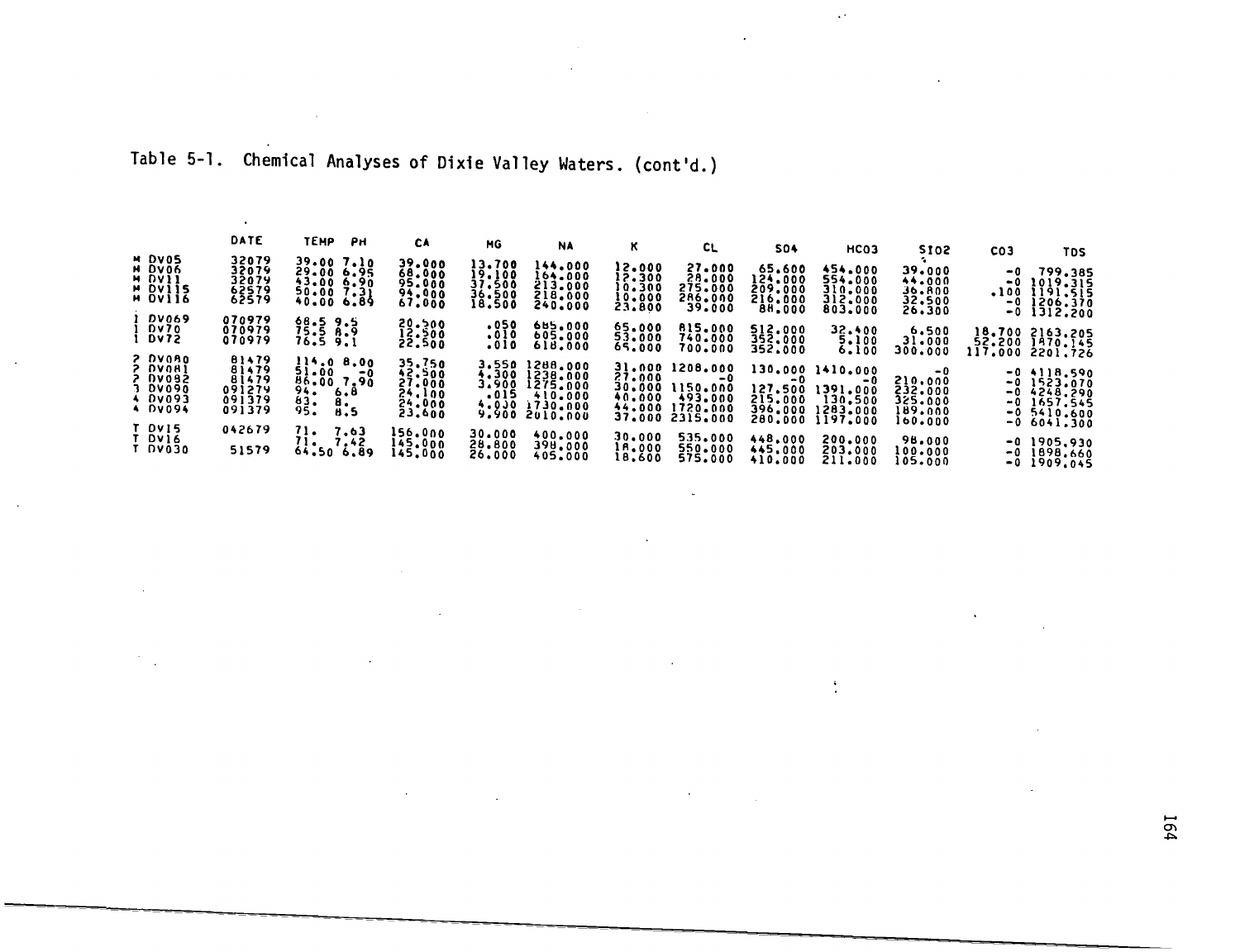Table 5-1. Chemical Analyses of Dixie Valley Waters. (cont'd.)

|                                                                                                                                                                                                     |                                                                                                                                             | B                                                                                                         | AL.                                                                                                 | FΕ                                                                                       | <b>MN</b>                                                                                        | LI                                                                                                 | <b>SR</b>                                                                                      | <b>NO3</b>                                                                                                       | <b>AS</b>                                                                                    | HG-                                                                                         | <b>CS</b>                                                                                        |
|-----------------------------------------------------------------------------------------------------------------------------------------------------------------------------------------------------|---------------------------------------------------------------------------------------------------------------------------------------------|-----------------------------------------------------------------------------------------------------------|-----------------------------------------------------------------------------------------------------|------------------------------------------------------------------------------------------|--------------------------------------------------------------------------------------------------|----------------------------------------------------------------------------------------------------|------------------------------------------------------------------------------------------------|------------------------------------------------------------------------------------------------------------------|----------------------------------------------------------------------------------------------|---------------------------------------------------------------------------------------------|--------------------------------------------------------------------------------------------------|
| <b>L LL105</b><br>L LLIO7<br>L LLIOB                                                                                                                                                                | $-0$<br>8.600<br>.750<br>$-0$<br>$-0$                                                                                                       | -0<br>-0<br>$-0$<br>-0<br>-0                                                                              | -0<br>- 0<br>$-0$<br>- 0<br>$-0$                                                                    | -0<br>-0<br>$-0$<br>-0<br>- 0                                                            | - 0<br>$-0$<br>-0<br>-0<br>- 0                                                                   | -0<br>$-0$<br>- 0<br>- 0<br>$-0$                                                                   | -0<br>-0<br>۰n<br>-0<br>- 0                                                                    | $1.200$<br>$.310$<br>4.380<br>2.260<br>.090                                                                      | -0<br>- Ō<br>$-0$<br>$-0$<br>- 0                                                             | ÷.<br>-0<br>$-0$<br>$-0$<br>$-0$<br>-0                                                      | -- 0<br>$-0$<br>$-0$<br>$-0$<br>$-0$                                                             |
| A LLIO6<br>A DVI3<br>A DV043<br><b>A DV065</b><br>A DV066                                                                                                                                           | -0<br>6.000<br>6.400<br>6.500<br>5.800                                                                                                      | $-0$<br>ة <b>13.</b><br>و12.<br>- 0<br>- 0                                                                | -0<br>001.<br>.100<br>-0<br>-0                                                                      | -0<br>.010<br>.010<br>- 0<br>-0                                                          | - 0<br>ة ده.<br>- 005<br>- 0<br>- 0                                                              | -0<br>ة 05°.<br>\$05°.<br>- 0<br>- 0                                                               | -0<br>:130<br>- 0<br>- 0                                                                       | .220<br>ΞŌ<br>-Ō<br>0<br>0                                                                                       | -0<br>-0<br>-0<br>-0<br>-0                                                                   | - 0<br>$-0$<br>- 0<br>$-0$<br>-0                                                            | $-0$<br>$\frac{1}{2}$<br>$-0$<br>$-0$                                                            |
| <b>DV034</b><br>I OVO37<br><b>DV038</b><br><b>DV039</b><br>DVO40<br>0.100<br><b>DAJ01</b><br><b>DV113</b><br>1 DV114                                                                                | .490<br>$-700$<br>1.000<br>1,300<br>.000<br>1,150<br>.900<br>.740<br>.450                                                                   | 1,000<br>1,100<br>1,300<br>1,000<br>.900<br>-0<br>-0<br>- 0<br>-0                                         | .100<br>.100<br>$-100$<br>.100<br>.100<br>۰û<br>- 0<br>$-0$<br>$-0$                                 | .020<br>$-040$<br>.010<br>$\sim 0.10$<br>.010<br>- 0<br>- 0<br>- 0<br>-0                 | .017<br>.021<br>.008<br>.005<br>016ء<br>-0<br>$-0$<br>$-0$<br>- 0                                | $: 260$<br>$: 420$<br>$: 357$<br><b>1259</b><br>350.<br>$-0$<br>$-0$<br>-0<br>-0                   | 1.730<br>2,800<br>1.670<br>.280<br>2.400<br>- 0<br>- 0<br>۰۵<br>۰Û                             | -0<br>$-0$<br>$-0$<br>-0<br>$-0$<br>$\mathbf 0$<br>$\mathbf{0}$                                                  | .010<br>.010<br>- 0<br>- 0<br>.010<br>- 0<br>-0<br>$-0$<br>-0                                | -0<br>.006<br>- 0<br>-0<br>$-0$<br>$-0$<br>- 0<br>-0<br>-0                                  | - 0<br>.050<br>÷٥<br>$-0$<br>.050<br>$-0$<br>$-0$<br>$-0$<br>-0                                  |
| <b>P DV20</b>                                                                                                                                                                                       | .330                                                                                                                                        | -0                                                                                                        | -0                                                                                                  | - 0                                                                                      | - 0                                                                                              | -0                                                                                                 | -0                                                                                             | - 0                                                                                                              | - 0                                                                                          | - 0                                                                                         | .050                                                                                             |
| <b>D LL098</b><br><b>D LL099</b><br>D LLIOO<br><b>D</b> LLIOI<br><b>0423</b><br>n.<br><b>D</b> DV24<br><b>D DV054</b><br><b>D</b> DH16<br>D DHIS<br>DH09<br>O.<br>D DHO6<br><b>D</b> DHOR<br>D DHIO | -0<br>8.400<br>- 0<br>$-0$<br>12.600<br>7.700<br>13.000<br>$\begin{array}{r} 15.300 \\ 15.500 \\ 9.700 \end{array}$<br>11.200<br>- 0<br>- 0 | -0<br>$-0$<br>$-0$<br>- 0<br>.860<br>.900<br>088.<br>000.1<br>1.000<br><b>1.700</b><br>1,800<br>-0<br>- 0 | -0<br>- 0<br>-0<br>۰n<br>.100<br>.100<br>.100<br>.100<br>$\cdot$ 100<br>100ء<br>.100<br>- 0<br>$-0$ | - 0<br>$-0$<br>-0<br>-0<br>.030<br>.010<br>: 010<br>.010<br>.010<br>010ء<br>$-0$<br>$-0$ | - 0<br>- 0<br>$-0$<br>- 0<br>.015<br>.012<br>.005<br>.005<br>005ء<br>.008<br>.005<br>$-0$<br>- 0 | - 0<br>- 0<br>-0<br>- 0<br>.380<br>550<br>$\frac{382}{315}$<br>.425<br>-580<br>.470<br>$-0$<br>- 0 | -0<br>-0<br>$-0$<br>- 0<br>02Ŏ<br>4.350<br>.020<br>.380<br>.030<br>.950<br>.050<br>$-0$<br>- 0 | 1.150<br>.090<br>.090<br>. 400<br>-0<br>- 0<br>$\Omega$<br>$\mathbf 0$<br>$\mathbf 0$<br>$\mathbf 0$<br>$\Omega$ | - 0<br>-0<br>-0<br>- 0<br>.010<br>.010<br>.010<br>.010<br>.010<br>.010<br>-010<br>$-0$<br>-0 | -0<br>$-0$<br>-0<br>-0<br>.000<br>.000<br>.000<br>.000<br>000ء<br>000.<br>.000<br>-0<br>- 0 | - 0<br>$-0$<br>$-0$<br>$-0$<br>.100<br>.170<br>$-0$<br>- 0<br>$-0$<br>- 0<br>$-9$<br>$-0$<br>- 0 |
| H DVD4<br><b>H DV033</b><br>H HHSOI<br>H HHSO3<br>H HHSOS<br>H HHSO6<br>H HHS12<br>H HHSO9                                                                                                          | 7.600<br>$7.500$<br>$8.100$<br>5.200<br>- 0<br>8.200<br>6.200                                                                               | 4.000<br>$\frac{1}{4}$ $\frac{2}{9}$<br>6.100<br>5.000<br>- 0<br>4.900<br>5.100                           | .100<br>.100<br>.100<br>.100<br>.100<br>$-0$<br>.100<br>.100                                        | .020<br>.040<br>$: 020$<br>$: 070$<br><b>.010</b><br>- 0<br>.010<br>.010                 | .022<br>.007<br>.028<br>-033<br>.040<br>-0<br>.026<br>.021                                       | $1.600$<br>$1.600$<br><b>1.590</b><br>$-610$<br><b>1.590</b><br>-0<br>1,560<br>1.630               | $1.200$<br>$1.260$<br>1,070<br>1.150<br>1,090<br>-0<br>1.100<br>1.060                          | - 0<br>$-\bar{0}$<br>$\mathbf 0$<br>Ŏ<br>$\mathbf 0$<br>0<br>O                                                   | .030<br>.030<br>.020<br>.010<br>$\ddot{\bullet}$<br>.010<br>$-0$<br>.010<br>.020             | .000<br>.000<br>.005<br>.003<br>.004<br>$-0$<br>.000<br>.000                                | .280<br>.260<br>- 0<br>- 0<br>$-0$<br>$-0$<br>$-0$<br>- 0                                        |
| S DVOI<br>S DVO2<br>S DV035<br>s<br><b>DV036</b><br>s<br><b>DV075</b><br>$5.0$ v $0.76$<br><b>S OV077</b><br><b>S DV112</b>                                                                         | 5.100<br>$\frac{5}{5}\cdot\frac{0}{100}$<br>4.900<br>5.300<br>- 0<br>- 0<br>4.900                                                           | $\frac{1.360}{1.370}$<br><b>1.200</b><br>1,300<br>2,000<br>- 0<br>- 0<br>$-0$                             | .100<br>$\overline{.}100$<br>.100<br>.100<br>.100<br>-0<br>-0<br>$-0$                               | .010<br>.050<br>040 ه<br>.410<br>.380<br>-0<br>-0<br>$-0$                                | .054<br>.045<br>.009<br>.006<br>.063<br>-0<br>- 0<br>$-0$                                        | .650<br>.650<br>.710<br>.680<br>.670<br>$-0$<br>$-0$<br>$-9$                                       | 10.800<br>11.100<br>6.200<br>10.500<br>11,400<br>$-0$<br>$-0$<br>- 0                           | $-0$<br>-ŏ<br>- 0<br>- 0<br>0<br>O<br>û                                                                          | .010<br>- 0<br>.010<br>$-0$<br>010ء<br>-0<br>$-0$<br>$-0$                                    | .000<br>- 0<br>.000<br>- 0<br>.000<br>÷ō<br>$-0$<br>- 0                                     | .120<br>-0<br>.110<br>- 0<br>$-0$<br>-0<br>$-0$<br>$-0$                                          |

 $\Delta$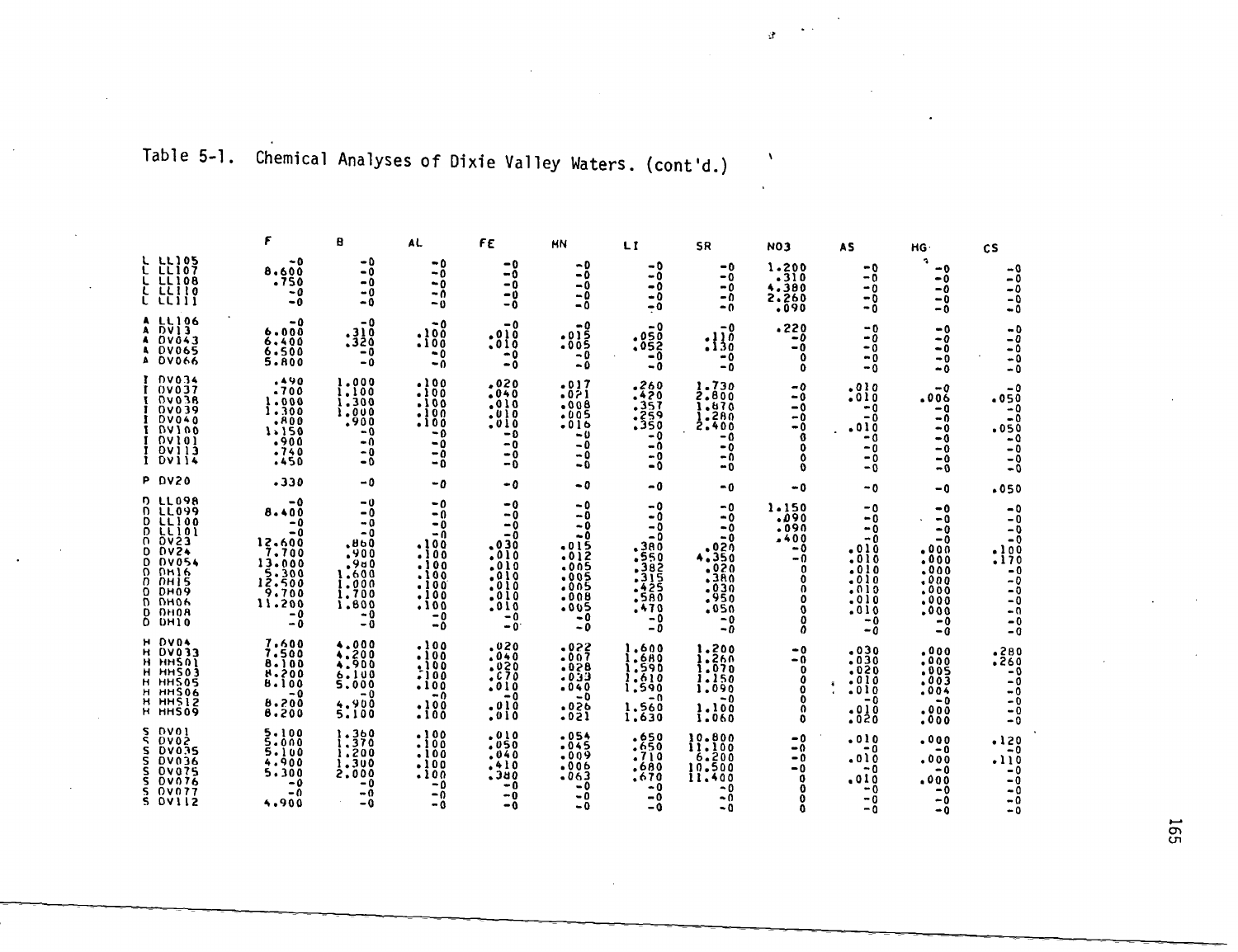## Table 5-1. Chemical Analyses of Dixie Valley Waters (cont'd)

|                                                                                                                                                                                                                                  | DATE                                                                                                              | <b>TEMP</b>                                                                                                        | Pн                                                                                 | CA                                                                                                                   | MG                                                                                                  | NA                                                                                                                                        | ĸ                                                                                                                     | <b>CL</b>                                                                                                                         | <b>SO4</b>                                                                                                                             | HCO3                                                                                                                      | <b>SI02</b>                                                                                                                           | CO3                                                                                                   | <b>TDS</b>                                                                                                                                    |
|----------------------------------------------------------------------------------------------------------------------------------------------------------------------------------------------------------------------------------|-------------------------------------------------------------------------------------------------------------------|--------------------------------------------------------------------------------------------------------------------|------------------------------------------------------------------------------------|----------------------------------------------------------------------------------------------------------------------|-----------------------------------------------------------------------------------------------------|-------------------------------------------------------------------------------------------------------------------------------------------|-----------------------------------------------------------------------------------------------------------------------|-----------------------------------------------------------------------------------------------------------------------------------|----------------------------------------------------------------------------------------------------------------------------------------|---------------------------------------------------------------------------------------------------------------------------|---------------------------------------------------------------------------------------------------------------------------------------|-------------------------------------------------------------------------------------------------------|-----------------------------------------------------------------------------------------------------------------------------------------------|
| <b>L LLIOS</b><br>L LLIO7<br>L LLIOR<br>E ELIIO                                                                                                                                                                                  | 92878<br>92876<br>92878<br>92878<br>92878                                                                         | 20.00<br><b>17.00</b><br>16.00<br>24.00<br>14.00                                                                   | 8.20<br>8.40<br>7.60<br>7:30                                                       | $\begin{array}{l} 13.100 \\ 7.000 \\ 37.800 \\ 18.300 \\ 45.800 \end{array}$                                         | .300<br>.200<br>3.720<br>$\frac{2.060}{7.300}$                                                      | 65.000<br>67,000<br>43.000<br>69.000<br>38,800                                                                                            | 2.900<br>1,900<br>4.300<br>3.200<br>1,300                                                                             | 19.500<br>17.500<br>29.500<br>26.000<br>32.800                                                                                    | 60,000<br>50.200<br>55.000<br>88.000<br>38,700                                                                                         | 106,000<br>80.500<br>124,000<br>93.000<br>180,000                                                                         | 73,900<br>70,800<br>62.400<br>58.900<br>28.600                                                                                        | -0<br>7.100<br>- 0<br>- 0<br>-0                                                                       | 341.900<br>311.110<br>364,850<br>360.720<br>373.390                                                                                           |
| <b>A LLIO6</b><br>DVI3.<br>A DV043<br><b>DV065</b><br>A DV066                                                                                                                                                                    | 92878<br>32079<br>51579<br>62579<br>62579                                                                         | 19.009.10<br>19.00 <b>8.30</b><br>18.30 8.26<br>20.00 8.35<br>20.00 B.18                                           |                                                                                    | 22.500<br>18.800<br>18.000<br>17.500<br>19.000                                                                       | 1.130<br>.950<br>.900<br>.900<br>1.150                                                              | 65.700<br>68,000<br>67,000<br>68,000<br>65.000                                                                                            | 4.800<br>4.500<br>3.900<br>4.100<br>3.700                                                                             | 23,500<br>23.000<br>27.000<br>23,000<br>23.500                                                                                    | 80.000<br><b>72.800</b><br>72,400<br>72.000<br>69,000                                                                                  | 111.000<br>98.000<br>103.000<br>101,000<br>104.000                                                                        | 74.300<br>74.500<br>69.000<br>70.000<br>62.500                                                                                        | -0<br>-0<br>- 0<br>- 0<br>- 0                                                                         | 363,150<br>367.145<br>368,217<br>363.000<br>353,650                                                                                           |
| <b>DV034</b><br><b>DV037</b><br><b>DV038</b><br><b>DV039</b><br><b>DV040</b><br><b>DV100</b><br><b>DAJ01</b><br><b>DV113</b><br>I DV114                                                                                          | 51579<br>51579<br>51579<br>51579<br>62579<br>62579<br>62579<br>62579                                              | 19.50 7.44<br>16.00<br>18.50<br>22.50<br>19.00<br>20.00<br>24.50<br>22.50                                          | 7.13<br>7.25<br>7.83<br>7.55<br>7.60<br>7:52                                       | 182.000<br>359.000<br>147.500<br>64,000<br>305.000<br>52.000<br>95.000<br>112.000                                    | 60.500<br>112.000<br>85.500<br>24,800<br>22.000<br>34.000                                           | 206,000<br>252.000<br>191.000<br>159.000<br>195.000<br>158,000<br>108.000<br>120.000<br>128,000                                           | 8.850<br>16.100<br>13.800<br>19.300<br>14.900<br>16.000<br>14,000<br>17,900<br>14.600                                 | 515,000<br>905.000<br>330,000<br>125.000<br>715.000<br>166.000<br>122.000<br>196.000<br>262.000                                   | 194.000<br>366.000<br>234,000<br>$\frac{1}{3}$ $\frac{3}{2}$ $\frac{1}{2}$ $\frac{0}{000}$<br>138,000<br>128,000<br>166.000<br>161.000 | 265.000<br>321.000<br>361,000<br>399.000<br>297.000<br>291,000<br>242.000<br>262.000                                      | 52.000<br>47.000<br>63.000<br>77.000<br>49.500<br>65.000<br>70.800<br>85.000<br>80.000                                                | -0<br>- 0<br>- 0<br>-0<br>- 0<br>- 0                                                                  | $-0.1486,967$<br>2383.281<br>$-0$ 1389.445<br>$-0.1006.754$<br>2011.976<br>914.950<br>764,700<br>969.640<br>1061.350                          |
| <b>P DV20</b>                                                                                                                                                                                                                    | 32079                                                                                                             | 21.00 7.60                                                                                                         |                                                                                    | 50,000                                                                                                               | 19,700                                                                                              | 102.000                                                                                                                                   | 6.800                                                                                                                 | 134.000                                                                                                                           | 78.800                                                                                                                                 | 200.000                                                                                                                   | 40.800                                                                                                                                | - 0                                                                                                   | 632.430                                                                                                                                       |
| <b>D LL098</b><br><b>n</b> LL099<br><b>D</b> LLIOO<br>$D$ <i>LL101</i><br><b>D DV23</b><br><b>D DAST</b><br><b>DV054</b><br>Đ<br>DH16<br>Đ<br><b>OH15</b><br>Đ.<br><b>DH09</b><br>Đ.<br>DH06<br>n<br><b>DHO8</b><br>D.<br>D DHIO | 92878<br>92878<br>92878<br>92878<br>32079<br>32079<br>62579<br>72379<br>72379<br>72379<br>72379<br>72379<br>72379 | 53.50 7.80<br>73.50 8.70<br>70.00<br>25.00<br>55.00<br>73.00<br>26.00<br>52.00<br>73.00<br>73.00<br>57.00<br>76.00 | 8,40<br>7.40<br>8.65<br>7.80<br>8.77<br>7.65<br>8.25<br>7.80<br>8.20<br>$-0$<br>-0 | 77.200<br>3.900<br>ةةة: 7<br>51.900<br>4.300<br>67,500<br>4.000<br>55.000<br>9.600<br>31,000<br>11.500<br>- 0<br>- 0 | .000<br>.200<br>.200<br>2,900<br>.200<br>.800<br>.200<br>2.950<br>.050<br>.210<br>.120<br>-0<br>- 0 | 446.000<br>180,000<br>195.000<br>232.000<br><b>IB1,000</b><br>430.000<br>175,000<br>228.000<br>210.000<br>311,000<br>216,000<br>- 0<br>-0 | 10,500<br>5.600<br>5.200<br>2.600<br>6,000<br>10.200<br>5.500<br>2.270<br>$\frac{4.330}{8.720}$<br>5.420<br>- 0<br>-0 | 675.000<br>125,000<br>156.000<br>250,000<br>133.000<br>650.000<br>130.000<br>250.000<br>208.000<br>362.000<br>160.000<br>-0<br>-0 | 164,000<br>116,000<br>129.000<br>160.000<br>108,000<br>161.000<br>112,000<br>150,000<br>102.000<br>220.000<br>202.000<br>-0<br>- 0     | 64.900<br>54,600<br>87.400<br>163.000<br>56,000<br>62.000<br>46.500<br>166.000<br>76.600<br>75.100<br>76,600<br>-0<br>- 0 | 74.000<br>122,000<br>117.000<br>52.700<br>123.000<br>75.000<br>118.800<br>44.000<br>112.000<br>85.000<br>109.000<br>102.000<br>66.000 | -0<br>28.300<br>9.470<br>- 0<br>28.000<br>- 0<br>31.100<br>- 0<br>7,200<br>- 0<br>9.600<br>- 0<br>- 0 | 1513,550<br>644.090<br>706,960<br>915,400<br>653.505<br>1470.122<br>637.597<br>905.930<br>743,850<br>1106.078<br>803,875<br>102,000<br>66,000 |
| H DVO4<br><b>H DV033</b><br><b>H HHSOI</b><br>н нн5о3<br>H HHSOS<br>H MHSO6<br><b>H HHSI2</b><br>H HHSO9                                                                                                                         | 32079<br>51579<br>72379<br>72379<br>72379<br>72379<br>72379<br>72379                                              | 63.00 6.61<br>65.50<br>75.00 7.30<br>67.00<br>72.00<br>39.00<br>63.00<br>58.00                                     | 6.45<br>6.50<br>7.22<br>- ი<br>6.90<br>7.50                                        | 46.500<br>49.000<br>47.000<br>43.000<br>- 0<br>47.000<br>38.000                                                      | 10.300<br>10.800<br>10,100<br>10.J00<br>10.000<br>- 0<br>9.900<br>10,200                            | 362,000<br>342,000<br>324.000<br>335,000<br>334,000<br>- 0<br>322,000<br>334.000                                                          | 22.000<br>21,200<br>20.600<br>21,300<br>20.200<br>$-0$<br>20.400<br>21,000                                            | 49.000<br>47.000<br>50.000<br>47.000<br>47.500<br>-0<br>50.000<br>47.000                                                          | 122,000<br>116.000<br>108.000<br>112.000<br>111,000<br>- 0<br>110.000<br>113.000                                                       | 936.000<br>919,000<br>880.000<br>911,000<br>869,000<br>- 0<br>884.000<br>897,000                                          | 68.500<br>67.000<br>66.000<br>69.000<br>69.000<br>83.000<br>66.000<br>67.000                                                          | -0<br>- 0<br>- 0<br>- 0<br>- 0                                                                        | 1630.842<br>1586.787<br>1518.508<br>-0 1569.563<br>$-0$ 1519.630<br>1525.196<br>-0 1543.321                                                   |
| ៱៴៰៶<br>S.<br>DV02<br>s<br><b>DV035</b><br>s<br><b>DV036</b><br>s<br><b>DV075</b><br>s.<br><b>DV076</b><br>S NVÕ77<br><b>S DV112</b>                                                                                             | 32079<br>32079<br>51579<br>51579<br>72379<br>72379<br>72374<br>62579                                              | 55.00<br>51.00 7.39<br>53.50 7.80<br>73.00<br>73.00<br>55.00<br>30.00<br>73.50.6.80.                               | 7.30<br>6.50<br>6.05<br>- 0<br>- 0                                                 | 110.000<br>103,000<br>112,000<br>105,000<br>105.000<br>$-0$<br>-0<br>105.000                                         | 20.400<br>21.200<br>22.000<br>21.500<br>20.800<br>- 0<br>- 0<br>20.500                              | 160.000<br>163.000<br>162,000<br>155.000<br>150.000<br>- 0<br>- 0<br>162.000                                                              | 28.000<br>28.000<br>26.200<br>26.000<br>22,000<br>- 0<br>- 0<br>28.000                                                | 77.000<br>77.000<br>88.000<br>78.000<br>76.000<br>-0<br>-0<br>78.000                                                              | 370,000<br>370,000<br>374,000<br>366.000<br>348.000<br>-0<br>$-0$<br>352.000                                                           | 303,000<br>292,000<br>301,000<br>321,000<br>309.000<br>-0<br>- 0<br>313,000                                               | 66.AOO<br>71-000<br>63.800<br>- 0<br>53.000<br>58.000<br>54.000<br>60.000                                                             | - 0<br>-0<br>-0<br>-0                                                                                 | $-0$ 1153.274<br>$-0$ 1143.515<br><b>-ŏ ii62.359</b><br>1090.396<br>1103.713<br>58.000<br>54.000<br>$-0$ 1123.400                             |

 $\mathcal{L}$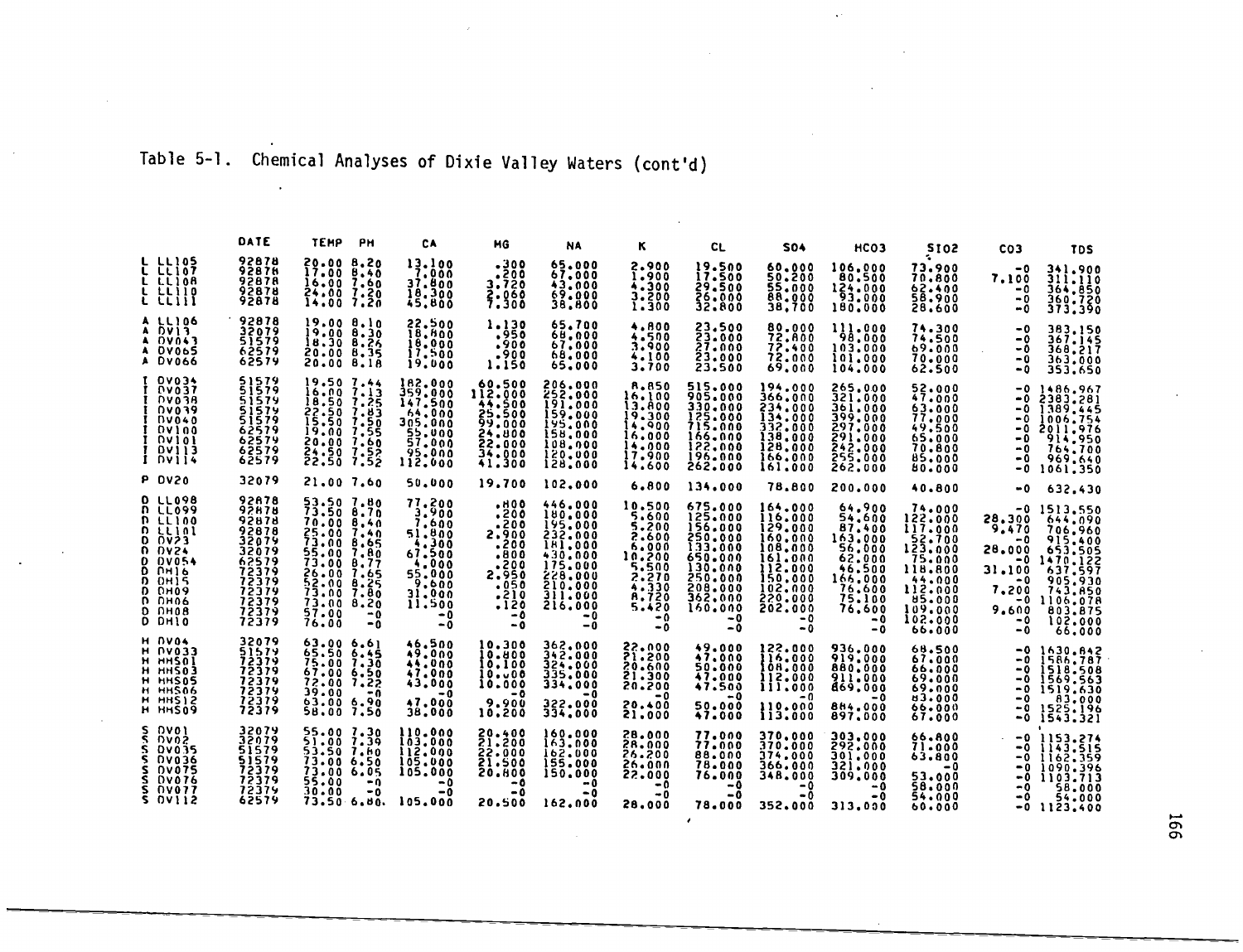### Table 5-1. Chemical Analyses of Dixie Valley Waters. (cont'd.)

 $\mathcal{L}^{\text{max}}_{\text{max}}$ 

 $\sim$ 

 $\mathcal{L}$ 

 $\Delta$ 

|                                                                                                                                                                                                                                                                                                                                                                                                                                                                                                                                                                |                                                                                                                                                                                                                                                                                       | B                                                                                                                                                                                                                                           | AL.                                                                                                                                                                                                                                                 | FE                                                                                                                                                                                                                                                     | . MN                                                                                                                                                                                                                                                      | LI                                                                                                                                                                                                                                                         | <b>SR</b>                                                                                                                                                                                                                                            | <b>NO3</b>                                                                                                                                                                  | <b>AS</b>                                                                                                                                                                                                                    | HG                                                                                                                                                                                                                                                      | <b>CS</b>                                                                                                                                                                                                                                     |
|----------------------------------------------------------------------------------------------------------------------------------------------------------------------------------------------------------------------------------------------------------------------------------------------------------------------------------------------------------------------------------------------------------------------------------------------------------------------------------------------------------------------------------------------------------------|---------------------------------------------------------------------------------------------------------------------------------------------------------------------------------------------------------------------------------------------------------------------------------------|---------------------------------------------------------------------------------------------------------------------------------------------------------------------------------------------------------------------------------------------|-----------------------------------------------------------------------------------------------------------------------------------------------------------------------------------------------------------------------------------------------------|--------------------------------------------------------------------------------------------------------------------------------------------------------------------------------------------------------------------------------------------------------|-----------------------------------------------------------------------------------------------------------------------------------------------------------------------------------------------------------------------------------------------------------|------------------------------------------------------------------------------------------------------------------------------------------------------------------------------------------------------------------------------------------------------------|------------------------------------------------------------------------------------------------------------------------------------------------------------------------------------------------------------------------------------------------------|-----------------------------------------------------------------------------------------------------------------------------------------------------------------------------|------------------------------------------------------------------------------------------------------------------------------------------------------------------------------------------------------------------------------|---------------------------------------------------------------------------------------------------------------------------------------------------------------------------------------------------------------------------------------------------------|-----------------------------------------------------------------------------------------------------------------------------------------------------------------------------------------------------------------------------------------------|
| <b>W LL097</b><br><b>LL109</b><br>M.<br>DV21<br>м.<br><b>DV22</b><br>$\mathbf{M}$<br><b>DV031</b><br>v<br><b>DV032</b><br><b>W OVO4S</b><br>07046<br><b>DV047</b><br>DV048<br><b>W DV049</b><br><b>DV050</b><br><b>W DVOSI</b><br><b>DV052</b><br><b>W DVOS3</b><br><b>DV055</b><br><b>DVS6</b><br>M.<br>M.<br><b>DV057</b><br><b>DV058</b><br><b>W DV059</b><br><b>W DVO67</b><br>W DV078<br><b>DV092</b><br><b>DV102</b><br>W DV103<br>M.<br><b>DV104</b><br><b>DV105</b><br><b>DV106</b><br><b>W DVIO7</b><br><b>DV108</b><br>W DV109<br>W DV110<br>W DVIII | $-0$<br>- 0<br>$-800$<br>.370<br>-390<br>.320<br>.300<br>.290<br>$-0$<br>$-0$<br>$-0$<br>$-310$<br>-340<br>. 490<br>.460<br>.380<br>- 380<br>-370<br>.320<br>-340<br>1.330<br>.570<br>$-300$<br>.330<br>.220<br>.310<br>.260<br>300ء<br>.360<br>-400<br>620ء<br>$.5\bar{30}$<br>1.370 | -0<br>-0<br>.810<br>.S50<br>-0<br>- 0<br>$-0$<br>$-0$<br>$-0$<br>-Ō<br>$-0$<br>-0<br>$-0$<br>$-0$<br>.550<br>$-0$<br>-0<br>-0<br>$-0$<br>$-0$<br>$-0$<br>ةse.<br>1:100<br>$-0$<br>$-0$<br>-0<br>- 0<br>۰Ō<br>-Ō<br>-0<br>$-0$<br>$-0$<br>-0 | -0<br>-0<br>.100<br>.100<br>$-0$<br>-0<br>$-0$<br>$-0$<br>$-0$<br>$-0$<br>$-0$<br>$-0$<br>-0<br>$-0$<br>.10ŏ<br>$-0$<br>-0<br>-0<br>-0<br>$-0$<br>$-0$<br>.100<br>100ء<br>$-0$<br>- 0<br>$-0$<br>$-0$<br>$-0$<br>$-0$<br>$-0$<br>$-0$<br>$-0$<br>-0 | -0<br>-0<br>.080<br>.010<br>- 0<br>-0<br>- 0<br>$-0$<br>- 0<br>$-0$<br>$-0$<br>$-0$<br>$-0$<br>$-0$<br>.010<br>$-0$<br>-0<br>- 0<br>۰n<br>-0<br>$-\mathbf{0}$<br>.010<br>.010<br>$-0$<br>-0<br>$-0$<br>-0<br>- 0<br>-0<br>$-0$<br>$-0$<br>$-0$<br>$-0$ | $-0$<br>$-0$<br>.017<br>15.0<br>ΞŌ<br>-0<br>- 0<br>$-0$<br>$-0$<br>$-0$<br>$-0$<br>$-0$<br>$-0$<br>$-0$<br>.005<br>ΞŌ<br>۰Ò<br>$-0$<br>$-0$<br>-0<br>$-0$<br>005ء<br>.005<br>$-0$<br>$-0$<br>$-0$<br>$-0$<br>$-0$<br>$-0$<br>$-0$<br>$-0$<br>$-0$<br>$-0$ | $-0$<br>$-0$<br>.050<br>.020<br>$-0$<br>- 0<br>-0<br>-0<br>$-0$<br>$-0$<br>$-0$<br>$-0$<br>$-0$<br>$-0$<br>$.03\%$<br>$\sim 0$<br>- 0<br>-0<br>- 0<br>-0<br>$-0$<br>.090<br>.030<br>$-0$<br>-0<br>-0<br>-0<br>$-0$<br>$-0$<br>$-0$<br>$-0$<br>$-0$<br>$-0$ | -0<br>-0<br>.860<br>.780<br>$-0$<br>-0<br>-0<br>-0<br>$-0$<br>$-0$<br>$-0$<br>-0<br>$-0$<br>-ი<br>1.210<br>$-0$<br>۰Ō<br>$-0$<br>$-0$<br>.350<br>$-0$<br>l.76ŏ<br>.650<br>$-0$<br>-0<br>$-\theta$<br>$-0$<br>$-0$<br>-0<br>$-0$<br>$-0$<br>- 0<br>-0 | .090<br>.090<br>-0<br>$-0$<br>- 0<br>-0<br>-0<br>-0<br>-0<br>- 0<br>-0<br>-0<br>-0<br>- 0<br>$\mathbf o$<br>0<br>Ō<br>$\mathbf 0$<br>O<br>$\mathbf{a}$<br>o<br>-0<br>0<br>٥ | -0<br>-0<br>-0<br>.010<br>-0<br>-0<br>-0<br>-0<br>$-0$<br>- 0<br>- 0<br>-0<br>- 0<br>$-0$<br>.010<br>-0<br>$-0$<br>-0<br>-0<br>- 0<br>$-0$<br>.010<br>.010<br>-0<br>-0<br>-0<br>-0<br>- 0<br>- 0<br>-0<br>$-0$<br>-0<br>$-0$ | ъ.<br>-0<br>$-0$<br>- 0<br>.000<br>- 0<br>- 0<br>-0<br>$-\theta$<br>- 0<br>- 0<br>$-0$<br>- 0<br>$-0$<br>$-0$<br>.000<br>$-0$<br>-0<br>-0<br>$-0$<br>- 0<br>$-0$<br>.00Ō<br>-0<br>-0<br>-0<br>-0<br>$-0$<br>$-0$<br>$-0$<br>- 0<br>$-0$<br>$-0$<br>$-0$ | -0<br>$-0$<br>-0<br>.050<br>$-0$<br>$-0$<br>.050<br>$-0$<br>- 0<br>$-0$<br>- 0<br>- 0<br>050ء<br>.050<br>$-a$<br>- 0<br>- 0<br>- 0<br>- 0<br>- 0<br>$-0$<br>- 0<br>.020<br>$-0$<br>- 0<br>$-0$<br>$-0$<br>-0<br>-0<br>۵-<br>- 0<br>- 0<br>- 0 |
| C CS01<br>č čšō2<br><b>CSO4</b><br>c<br>c<br>CS06<br>Ć<br>CS07<br>Č.<br><b>CSOR</b>                                                                                                                                                                                                                                                                                                                                                                                                                                                                            | -0<br>$-0$<br>- 0<br><b>2.500</b><br>1.900<br>.330                                                                                                                                                                                                                                    | $-0$<br>-0<br>-0<br>$1:900$<br>$1:900$<br>$1:700$                                                                                                                                                                                           | -0<br>-0<br>-0<br>.100<br>$\frac{1}{2}$                                                                                                                                                                                                             | $-0$<br>-0<br>- 0<br>$: 010$<br>:010                                                                                                                                                                                                                   | $-0$<br>-0<br>-0<br><b>890.</b><br>\$692.<br>-005                                                                                                                                                                                                         | -0<br>-0<br>-0<br>:045<br>.050                                                                                                                                                                                                                             | -0<br>-0<br>-0<br>$3.350$<br>$3.350$<br>$1.630$                                                                                                                                                                                                      | n<br>0<br>O<br>O                                                                                                                                                            | -0<br>$-0$<br>$-0$<br>.010<br>.010<br>.010                                                                                                                                                                                   | $-0$<br>-0<br>-0<br>.000<br>.000<br>.000                                                                                                                                                                                                                | $-0$<br>- 0<br>$-0$<br>$-0$<br>- 0<br>$\ddot{\mathbf{o}}$                                                                                                                                                                                     |
| <b>A DVO41</b><br><b>B</b> DV042                                                                                                                                                                                                                                                                                                                                                                                                                                                                                                                               | -0<br>$-0$                                                                                                                                                                                                                                                                            | -0<br>$-\bar{0}$                                                                                                                                                                                                                            | $-0$<br>-0                                                                                                                                                                                                                                          | -0<br>-0                                                                                                                                                                                                                                               | $-0$<br>-0                                                                                                                                                                                                                                                | $-0$<br>- 0                                                                                                                                                                                                                                                | $-0$<br>-0                                                                                                                                                                                                                                           | $-0$<br>- 0                                                                                                                                                                 | $-0$<br>$-0$                                                                                                                                                                                                                 | $-0$<br>$-0$                                                                                                                                                                                                                                            | $-0$<br>- 0                                                                                                                                                                                                                                   |
| E LLIO2<br>DV03<br><b>DV10</b><br>Ε<br>Ε<br><b>DV12</b><br><b>DV060</b><br><b>DV06</b><br><b>DV062</b><br><b>F DVO63</b><br>E DVOVI                                                                                                                                                                                                                                                                                                                                                                                                                            | -0<br>.600<br>.160<br>$-300$<br>.360<br>.290<br>.300<br>.180<br>.560                                                                                                                                                                                                                  | -0<br>$-0$<br>: 240<br>ة -<br>- 0<br>-0<br>08\$:1                                                                                                                                                                                           | $-0$<br>۰Ò<br>.100<br>.100<br>$-0$<br>- 0<br>$-0$<br>: 100                                                                                                                                                                                          | $-0$<br>$-0$<br>.020<br>.010<br>- 0<br>- 0<br>-0<br>.010<br>1,610                                                                                                                                                                                      | - 0<br>-0<br>$: 01\frac{5}{5}$<br>-0<br>-0<br>- 0<br>005ء<br>.050                                                                                                                                                                                         | -0<br>$-0$<br>.020<br>$\sim$ 010<br>- 0<br>-0<br>-0<br>.010<br>.050                                                                                                                                                                                        | -0<br>-0<br>4.250<br>$-0$<br>-0<br>$-0$<br>.980<br>.030                                                                                                                                                                                              | .710<br>- 0<br>-0<br>-0<br>$\ddot{\mathbf{0}}$<br>0<br>O<br>$\mathbf o$<br>- 0                                                                                              | -0<br>-0<br>$-0$<br>-0<br>$-0$<br>-0<br>$-0$<br>.010<br>.010                                                                                                                                                                 | -0<br>$-0$<br>-0<br>-0<br>- 0<br>-0<br>$-0$<br>000 ه<br>$-0$                                                                                                                                                                                            | - 0<br>-0<br>- 0<br>- 0<br>- 0<br>- 0<br>- 0<br>$-0$<br>.020                                                                                                                                                                                  |
| <b>L 난 103</b>                                                                                                                                                                                                                                                                                                                                                                                                                                                                                                                                                 | -0<br>$-0$                                                                                                                                                                                                                                                                            | -0<br>-0                                                                                                                                                                                                                                    | -0<br>$-0$                                                                                                                                                                                                                                          | -0<br>-0                                                                                                                                                                                                                                               | -0<br>-0                                                                                                                                                                                                                                                  | -0<br>-0                                                                                                                                                                                                                                                   | -0<br>$-0$                                                                                                                                                                                                                                           | 1.510<br>1.240                                                                                                                                                              | -0<br>$-0$                                                                                                                                                                                                                   | -0<br>$-0$                                                                                                                                                                                                                                              | -0<br>- 0                                                                                                                                                                                                                                     |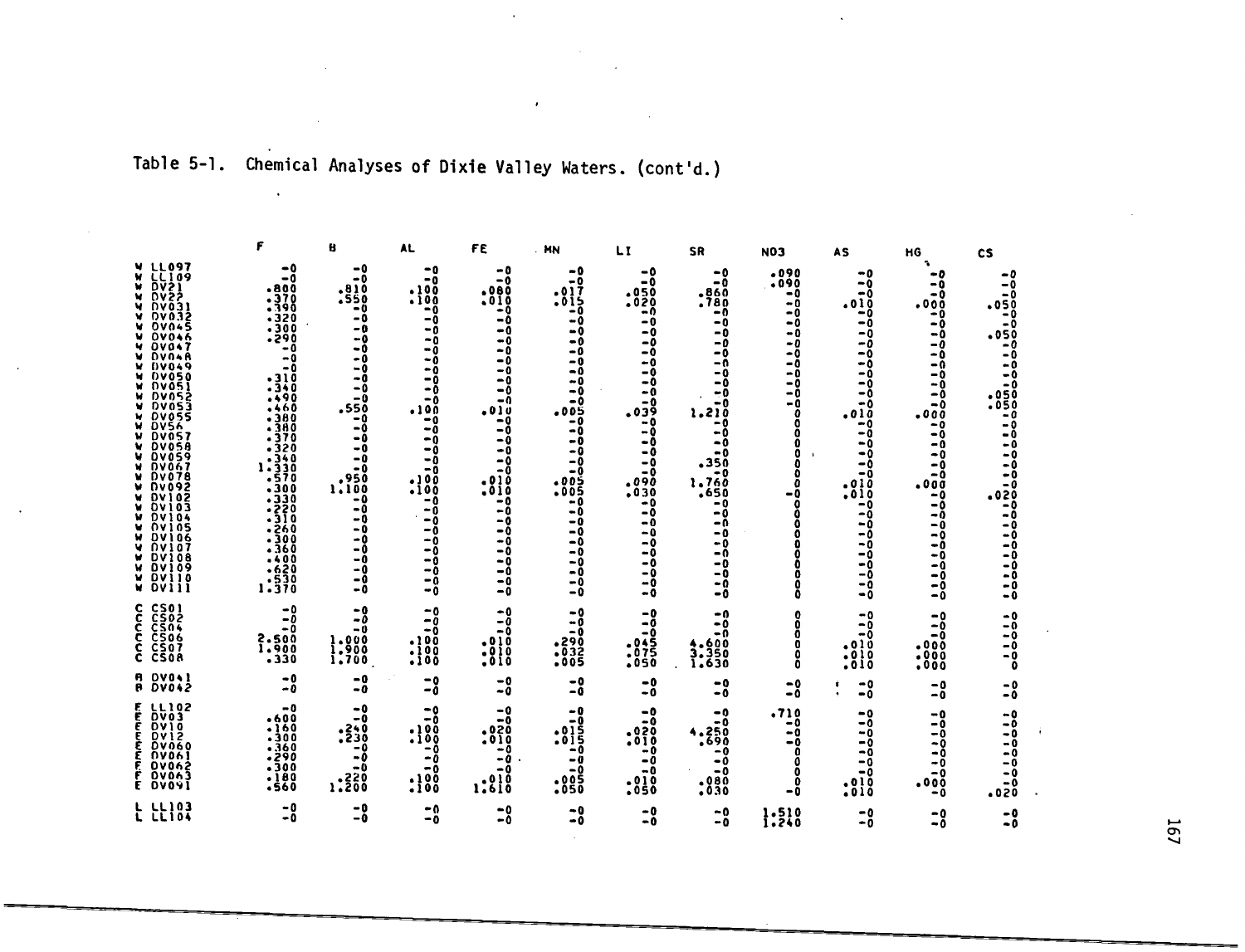# Table 5-1. Chemical Analyses of Dixie Valley Waters. (cont'd.)

 $\mathcal{L}$ 

|                                                                            |                                  | 8                                | AL                                     | FE                                         | MN                                      | LI                                     | SR                              | <b>NO3</b><br>-0  | AS<br>-0                      | HG<br>-0<br>-0          | сs<br>- 0                          |
|----------------------------------------------------------------------------|----------------------------------|----------------------------------|----------------------------------------|--------------------------------------------|-----------------------------------------|----------------------------------------|---------------------------------|-------------------|-------------------------------|-------------------------|------------------------------------|
| M DV05<br>M DVO6<br><b>H DV</b><br>H DV<br>115                             | 3,100<br>2.A00<br>.300<br>.370   | 008.1<br>068.1<br>009.<br>-0     | $:100$<br>$:100$<br>$:100$<br>۰n<br>-0 | $: 010$<br>$: 010$<br>$: 010$<br>- 0<br>-0 | $.015$<br>$.015$<br>$.005$<br>-0<br>- 0 | $:350$<br>$:350$<br>$:150$<br>-0<br>-0 | 1.380<br>-0<br>-0               | - 0<br>- 0        | -0<br>-0<br>-0<br>-0          | - 0<br>$^{\circ}$<br>-0 | - 0<br>-0<br>-0                    |
| 116<br><b>DV069</b><br><b>DA10</b>                                         | 6.600<br>!.550<br>8,500<br>9.500 | -0<br>5.200<br>9.600             | -0<br>-0<br>-0                         | .030<br>.100<br>.100                       | $: 005$<br>$: 005$                      | 1,060<br>1,290<br>1,540                | $:160$<br>$:190$<br>$:320$      | -0<br>- 0<br>- 0  | -0<br>-0<br>-0<br>.400        | $-0$<br>-0<br>- 0<br>-0 | $: \frac{130}{290}$<br>-0          |
| <b>DV72</b><br><b>DVORO</b><br><b>OVOH</b><br><b>DVOAŽ</b><br><b>DV090</b> | $-0$<br>- 0<br>-0<br>7.600       | 11,000<br>- 0<br>10.600<br>8.500 | -0<br>-0<br>-0<br>.100                 | -0<br>-0<br>-0<br>1.610                    | -0<br>- 0<br>- 0<br>.050                | .290<br>.270<br>$\sim$ 290<br>1.010    | - 0<br>- 0<br>-0<br>1.060<br>-0 | - 0<br>- 0        | 2.100<br>600.<br>.š90<br>.160 | - 0<br>-0<br>- 0<br>- 0 | -210<br>-280<br>-329<br>-325<br>-0 |
| <b>DV093</b><br>4 0V094                                                    | 1,900<br>8,800<br>4.390          | 12,700<br>-0<br>-0               | -0<br>-0<br>- 0                        | -0<br>-0<br>-0                             | -0<br>-0<br>-0                          | - 0<br>- 0<br>.970                     | -0<br>3.440                     | - 0<br>$-0$<br>-0 | .160<br>- 0<br>-0             | -0<br>-0<br>-0          | - 0<br>$-0$<br>- 0                 |
| T DVIS<br><b>DV16</b><br><b>DV030</b>                                      | $4.400$<br>$4.400$               | 5.500                            | -0<br>.100                             | - 0<br>.040                                | - 0<br>.030                             | : 960                                  | -0<br>3.200                     | -0                | .040                          | .000                    | .140                               |

 $\mathcal{A}^{\pm}$ 

 $\epsilon^2$ 

 $\frac{1}{2}$ 

 $\ddot{\phantom{a}}$ 

All concentrations are in parts per million (ppm) and temperatures are in <sup>O</sup>C.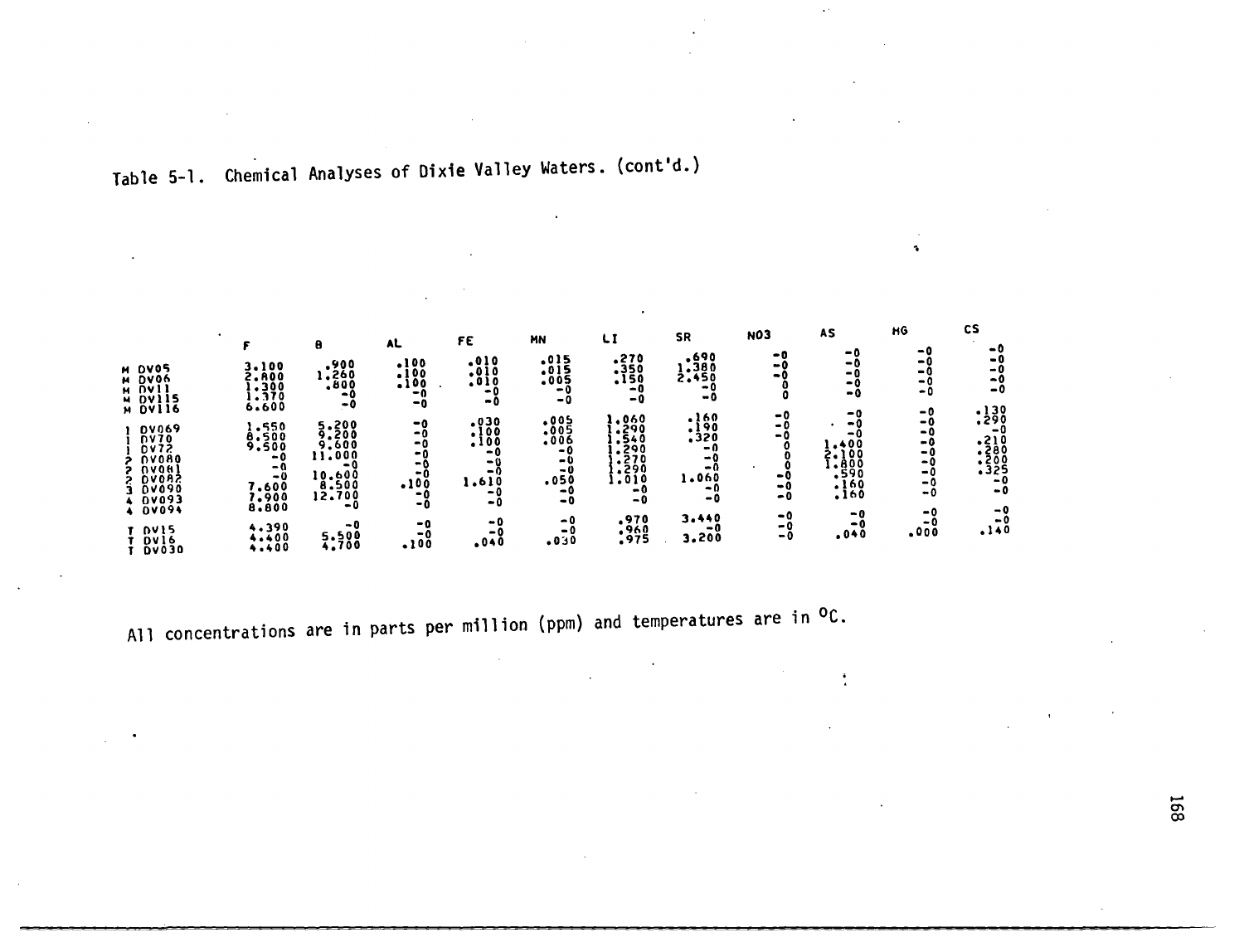

Trilinear Plot of Dixie Valley Waters.<br>(See legend opposite Table 5-1 for letter<br>and number code.) Figure 5-1.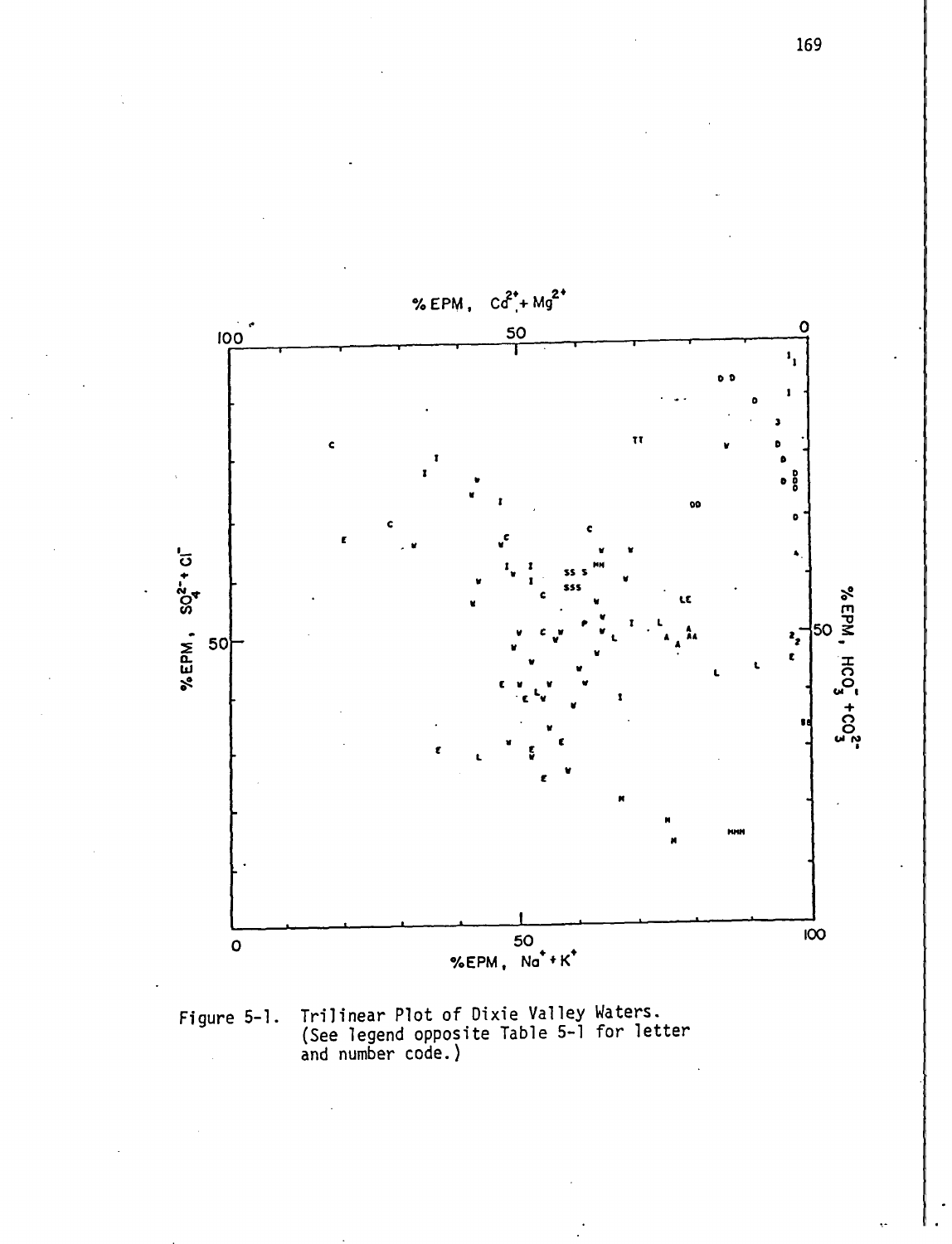All samples have comparatively low Ca and Mg levels. The hot spring systems, as well as the deep wells, seem to experience a substantial shift towards increased Na  $+$  K levels. The anions seem to indicate more clearly the differences among the three hot spring systems.

If one considers total dissolved solids (TDS), the variations in water chemistry become more apparent (Table 5-2).

Table 5-2 clearly illustrates the variations both within a given hot spring system and among the three hot spring systems. The Dixie Hot Springs system has the greatest TDS range, possessing both the lowest and highest levels. Sou and Hyder Hot Springs have very narrow TOS ranges, with Sou Hot Springs having the lower values of the two systems.

The artesian wells in the vicinity of Dixie Settlement have low values, similar to the surface water and spring water derived from the Clan Alpine Mountains. The hydrogeochemical evidence would tend to indicate that the Clan Alpine Mountains are a source of recharge for groundwater in the Dixie Settlement area. This situation is more likely than specifying the Stillwater Range waters as a source of groundwater recharge. These latter waters have high TDS levels for mountain spring water and surface runoff. These high TDS values definitely anomalous for "normal" mountain runoff will be discussed further in a later section.

#### 5.2.2 Waters from the Clan Alpine Mountains'

Most of the waters from the Clan Alpine Mountains are chemically similar to the waters from the wells at Dixie Settlement. Both groups of waters are low in TDS, but the Dixie Settlement waters exhibit relatively high temperatures for groundwater. Two Dixie Settlement samples, DV 13 and DV 66, have unusually high pH values (8.30 and 8.18) and fluoride levels (6.00 and 5.80 ppm). One anomaly in the Clan Alpine Mountains is Shoshone Spring (DV 91), which has a surprisingly low dissolved oxygen content for a mountain spring, a high pH (8.58) and temperature (320C). The boron level in this spring, 1.2 ppm, is a significant amount.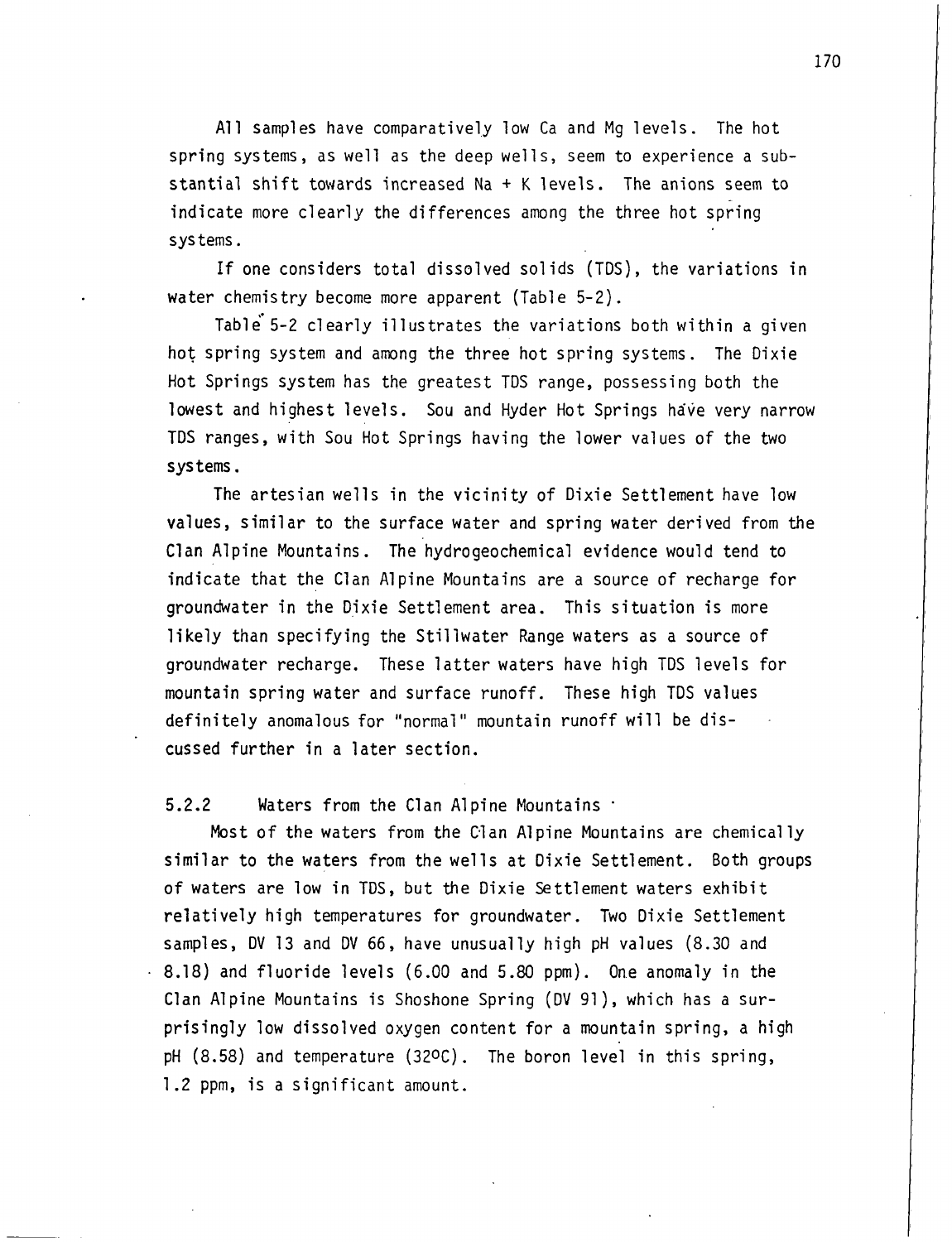Table 5-2. Total Dissolved Solids (TDS) Contents of Dixie Valley Waters.  $\mathbb{Z}^2$ 

| Sample Location                                                | TDS (ppm)         |
|----------------------------------------------------------------|-------------------|
| Dixie Hot Springs                                              | 640-3000          |
| Sou Hot Springs                                                | 1100-1160         |
| Hyder Hot Springs                                              | 1580-1630         |
| McCoy and Lower Ranch Hot Springs                              | $.800 - 1190$     |
| Eastern Mountain Ranges (Clan Alpine and Augusta<br>Mountains) | 170-435           |
| Stillwater Range                                               | 600-1770          |
| Artesian Wells in Southern Dixie Valley (Dixie<br>Settlement)  | 350-370           |
| Irrigation Wells in Northern Dixie Valley                      | 760-2380          |
| DF 45-14                                                       | 1657-2201         |
| DF 66-21<br>SR2-A                                              | 4100-5410<br>1900 |

171

i I |<br>|<br>| t  $\mathfrak{t}$ I  $\vert \ \vert$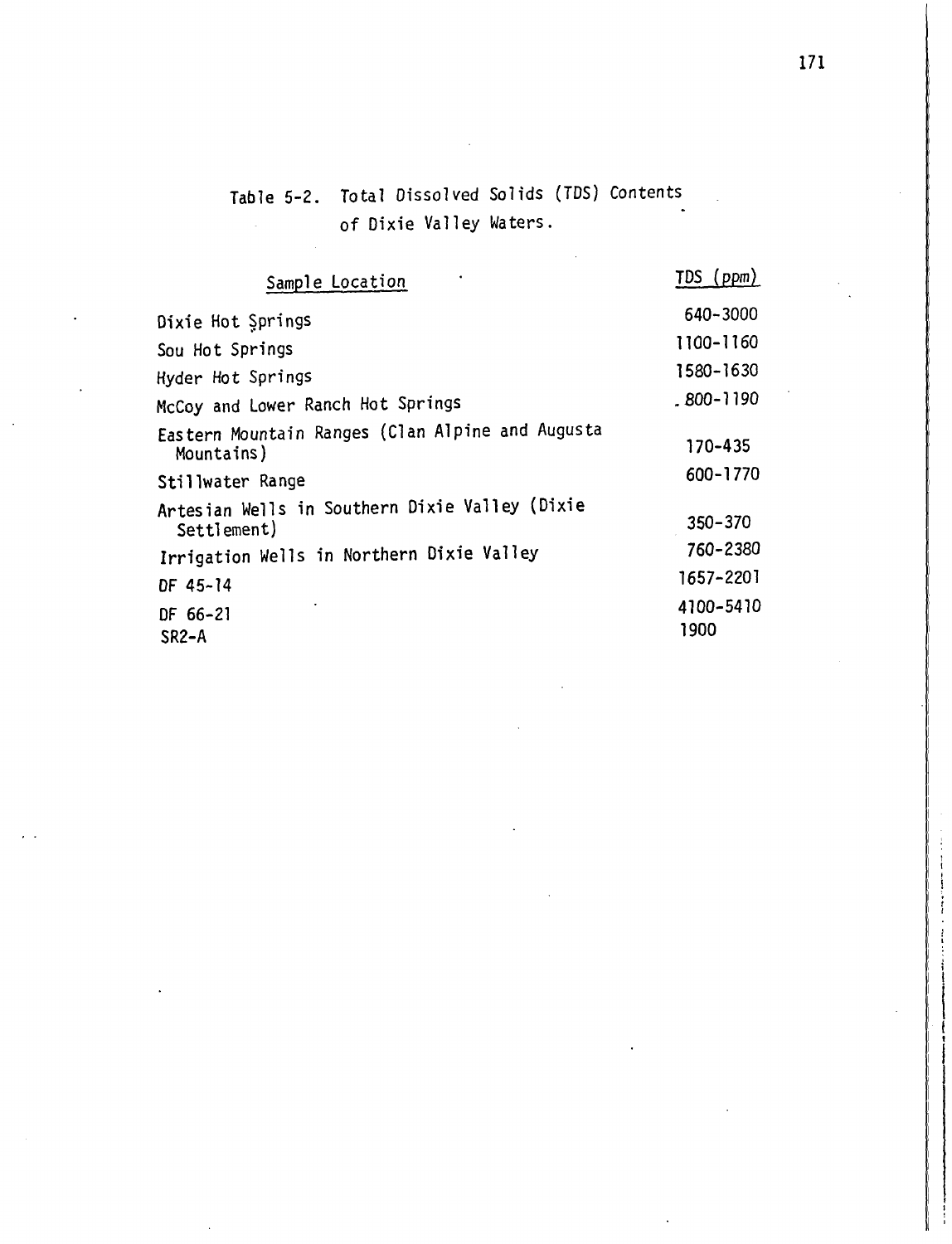Another important aspect is that the calculated  $CO<sub>2</sub>$  pressures are oversaturated with respect to atmospheric  $CO<sub>2</sub>$  pressure in many Clan Alpine Mountain waters (Table 5-3). These elevated  $CO<sub>2</sub>$  pressures are caused by various dissolution reactions occurring in the subsurface, and the  $CO<sub>2</sub>$  pressures are indicators of the extents of these various reactions. At the present time the sources of  $CO<sub>2</sub>$  in geothermal systems are poorly understood.

#### 5.2.3 Waters from the Stillwater Range

Even in the early stages of field work it was recognized that the waters from the eastern slopes of the Stillwater Range, which is considered one of the major recharge areas for the study area, are surprisingly high in TDS. One normally expects low TDS waters in a recharge area. Springs on the Carson Sink (west) side of the Stillwater Range also exhibited high TDS levels. Although some thermal springs are believed to exist in the mountains, none was found. All sampled springs have low discharges and most streams deposit travertine (CaCO<sub>3</sub>). All computed CO<sub>2</sub> pressurés are greater than atmospheric CO<sub>2</sub> (see Table 5-3). This tends to imply the existence of a source of  $CO<sub>2</sub>$  other than the atmosphere.

Samples from the eastern slopes have C1 levels as high as 260 ppm,  $SO_{4}$  as high as 520 ppm, HCO<sub>3</sub> up to 380 ppm, SiO<sub>2</sub> up to 46 ppm, Mg up to 80 ppm, Na +Kup to 190 ppm and Ca as high as 180 ppm. These waters apparently comprise most of the shallow groundwater north of Dixie Hot Springs. The ratios  $C1/S0<sub>4</sub>$ , (Na+K)/SO<sub>4</sub>, Ca/SO<sub>4</sub> and Mg/SO<sub>4</sub> are relatively constant in these samples. The constancy of these ratios is apparently characteristic of volcanic rock weathering, since volcanic rocks are abundant in the Stillwater Range.

The question remains as to why the Stillwater Range waters have such high levels of TDS, a phenomenon which is usually not anticipated from waters derived from precipitation. One reason could be that these waters have a relatively long residence time in the subsurface, a hypothesis weakly supported by the few available tritium data. However, the waters from the Clan Alpine Mountains are from a similar rock environment, but have much lower TDS levels.

A second explanation might be the rapid dissolution of hydrothermal minerals, by either old or young waters. Another possibility that could also explain the high calculated  $CO<sub>2</sub>$  pressures (Table 5-3)

I I I I I I • I II. I I I I I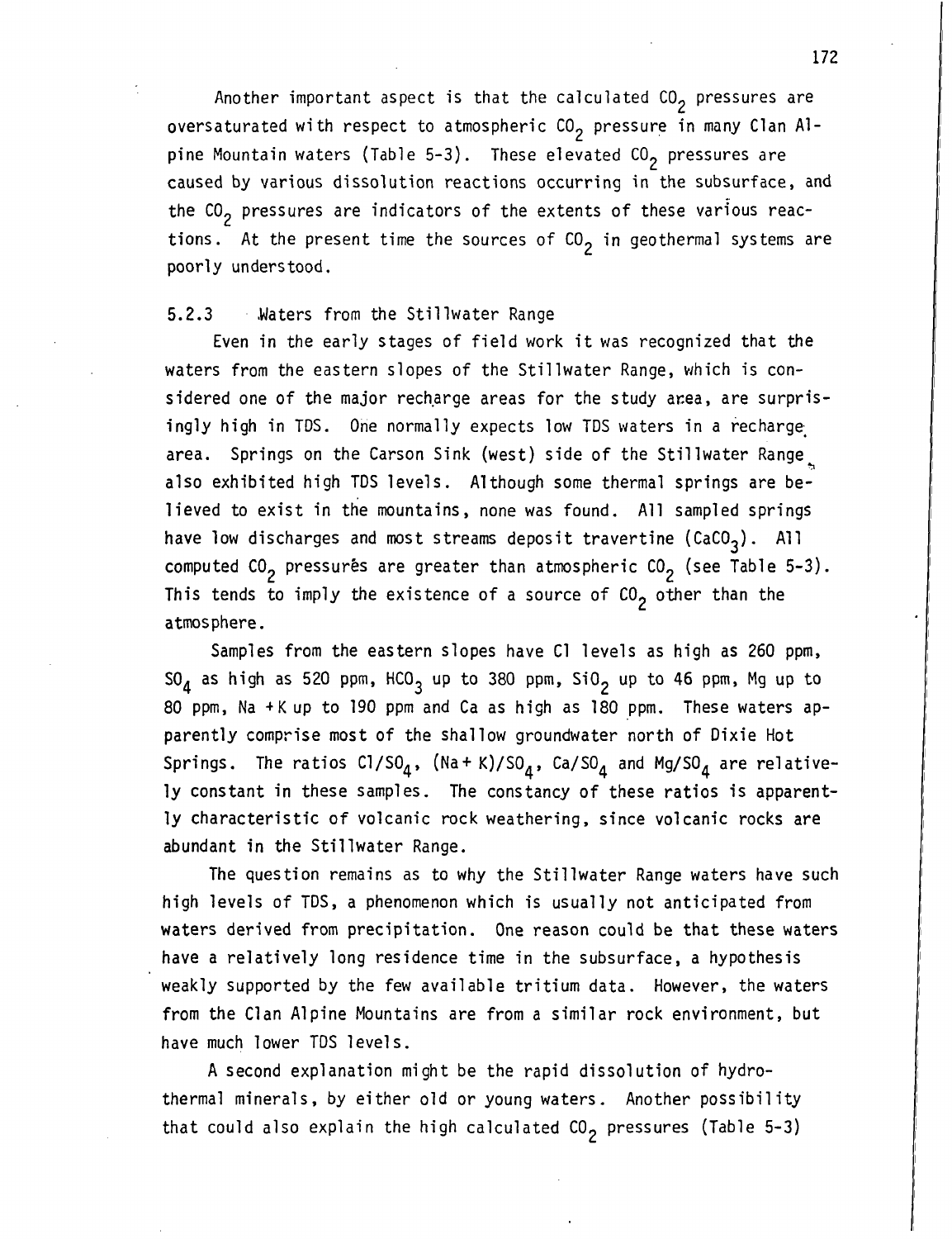Table 5-3. Calculated log P<sub>CO2</sub> Values in Dixie Valley Waters.

|                                   | $log P_{CO2}$    |
|-----------------------------------|------------------|
| Sample Locations                  |                  |
| Stillwater Range                  | $-3.4$ to $-1.5$ |
| Clan Alpine Mountains             | $-3.5$ to $-2.0$ |
| Artesian Wells (Dixie Settlement) | $-3.5$ to $-3.7$ |
| Irrigation Wells                  | $-2.5$ to $-1.8$ |
| Dixie Hot Springs                 | $-4.0$ to $-2.6$ |
| Hyder Hot Springs                 | $-1.4$ to 0.0    |
| Sou Hot Springs                   | $-2.3$ to $0.0$  |
| DF 45-14                          | $-1.2$           |
| DF 66-21                          | $-1.5$           |
| SR <sub>2</sub> -A                | $-2.2$ to $-2.0$ |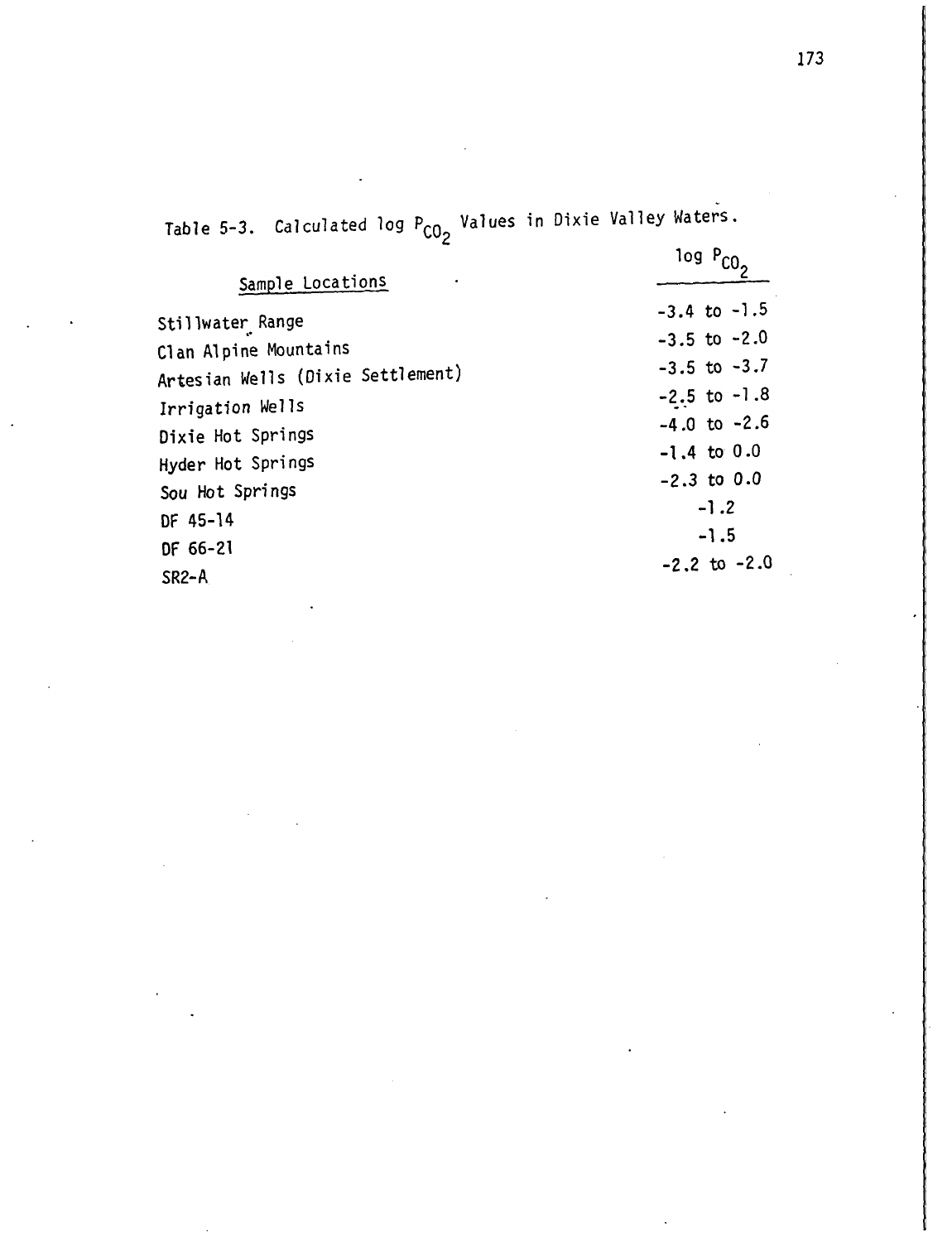is the ascension of thermal waters along deep reaching fault zones. These ascending thermal waters would then be slightly diluted by infiltrated precipitation, and the mixture would surface at springs.

Further work in the Stillwater Range itself will be required to verify the origin of the high TDS waters. It is possible that the isotope data will shed some light on this problem.

#### 5.2.4 thermal Waters in Dixie Valley

Thermal groundwaters commonly have chemical constituents that can serve as specific indicators of geothermal reservoirs. Elevated levels of F, Cl, B,  $\text{SiO}_2$ ,  $\text{H}_2$ S, Na and TDS can indicate geothermal activity.  $SO_4$  can be high if sufficient sulfide and free oxygen are available at depth.  $HCO<sub>3</sub>$  is commonly high in thermal waters if an appropriate source of  $CO_2$  exists at depth. However, it should be emphasized that F, B and other trace elements are low if the reservoir rocks lack these constituents. Ca and Mg levels are usually low in thermal waters due to cation exchange with clay minerals and other similar reactions.

In the following discussion the aforementioned indicators are utilized to determine relative circulation depths of waters and reservoir temperatures.

#### 5.2.4.1 Dixie Hot Springs

The Dixie Hot Springs system is comprised of about 35 springs and seeps. The springs show wide variations in temperature and electrical conductivity. All springs emerge from alluvium, which is about 1000 feet thick in this area. Springs and seeps discharge over an area of about four square miles.

The Dixie Hot Springs system is typical for its relatively low HCO<sub>3</sub> (60-90 ppm). The pH ranges between 7.4 and 8.77, which is considered rather high. Electrical conductivities change significantly between adjacent spring orifices. Temperatures are generally highest for the lowest TDS springs (Figure 5-2). Cl and Na are highest for the low temperature springs.  $SO_{\Lambda}$  and Cl correlate very well, and reach their highest levels in the coldest springs.  $SiO<sub>2</sub>$  decreases with increasing Ca, which indicates an increasing influx of cold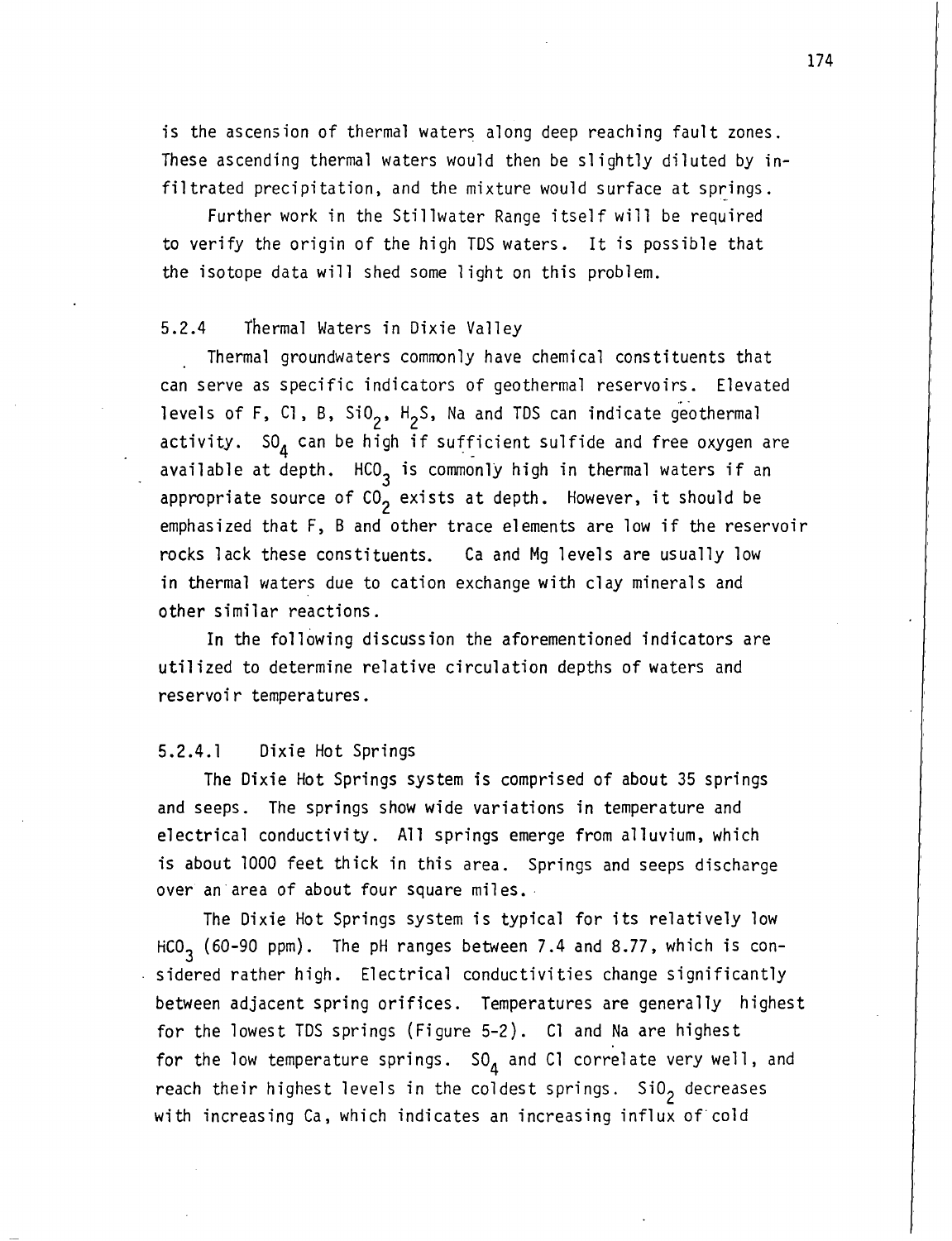

"

Figure 5-2. Temperature versus Total Dissolved Solids (TOS) for Dixie Hot Springs Waters.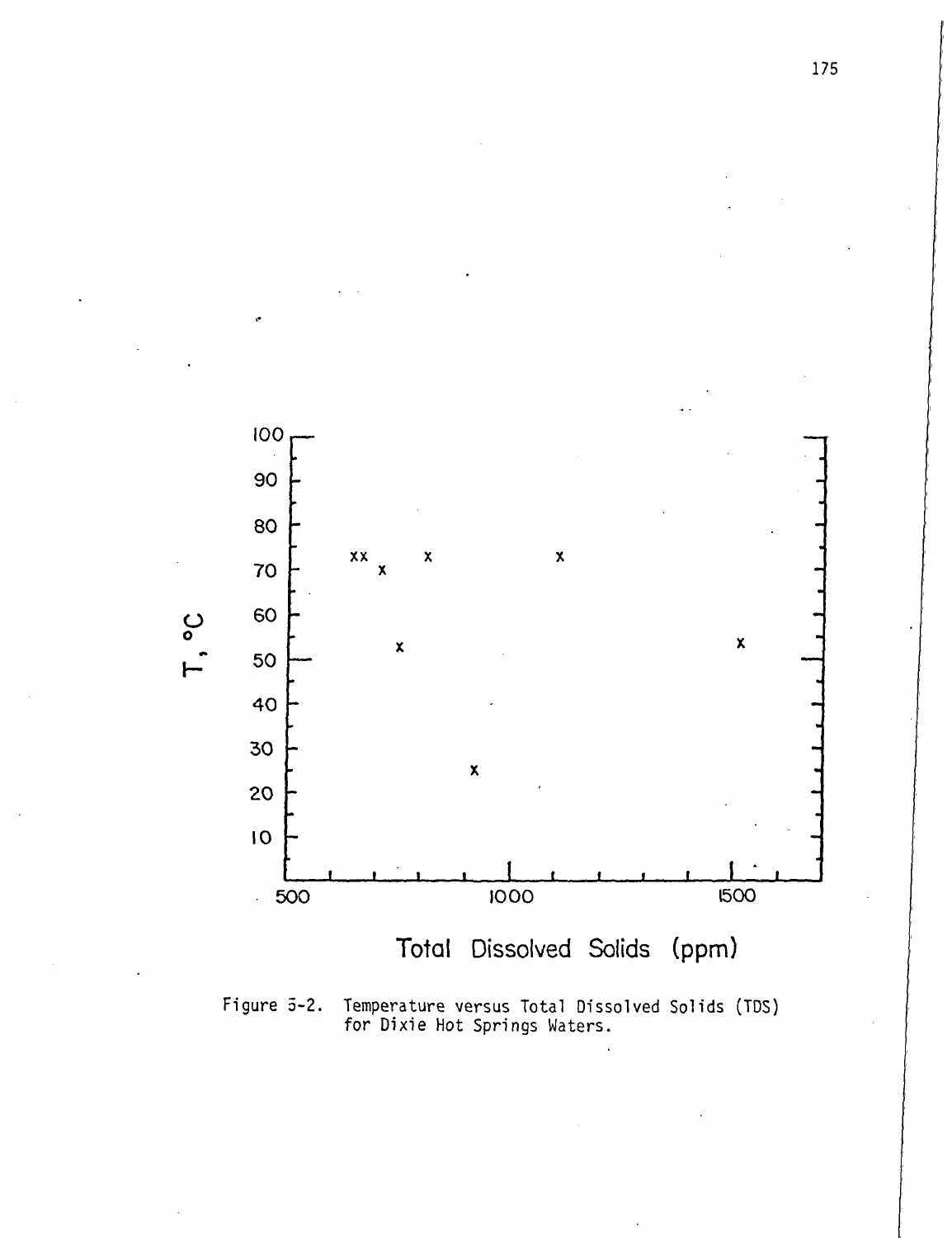water into the system. High Cl and Na levels indicate dissolution of shallow evaporites by cold water. F levels are the highest in the valley, whereas B, Li, As and Cs have comparatively low concentrations.

Table 5-4 shows estimated reservoir temperatures, calculated using chemical geothermometry. Conductive cooling was assumed for the silica method. Different temperatures between the two methods suggest that chemical equilibrium has not yet been attained.

The silica mixing model, based on a recharge water with 30 ppm SiO<sub>2</sub>, yields completely different results. For DV 23 a temperature between 225 and 235 $^{\circ}$ C was computed. However, the mixing model is considered to be unreliable in this case, since the results are inconsistent.

In conclusion, the Dixie Hot Springs system probably shows various degrees of mixing between thermal and cold waters, which accounts for the varying temperatures and electrical conductivities. Based upon the structural analysis (Chapter 3), it is likely that the springs are fault-controlled. If fault control does exist then the colder waters with higher TDS could result from a less direct flow path that allows more cooling and more mixing within the alluvium which permits more dissolution of soluble salts. It is also possible that the low TDS waters are linked to the artesian wells of Dixie Settlement, since these are the only low TDS waters in the immediate vicinity. The increasing  $SO_4$  with Cl (Figure 5-3) could also be attributed to cold waters from the Stillwater Range, since only there is the correlation between these ions good. Since the HCO<sub>3</sub> levels are low (less than 150 ppm), Dixie is probably not linked to any  $CO<sub>2</sub>$  source at depth. This accounts for the absence of any significant spring deposits. Low levels of most trace elements indicate that the Dixie Hot Springs system may be a relatively shallow system, whereas the high F could be due to the dissolution of ancient CaF<sub>2</sub> deposits. It is possible that the Dixie system is heated by a more extensive sealed geothermal reservoir at depth.

176

•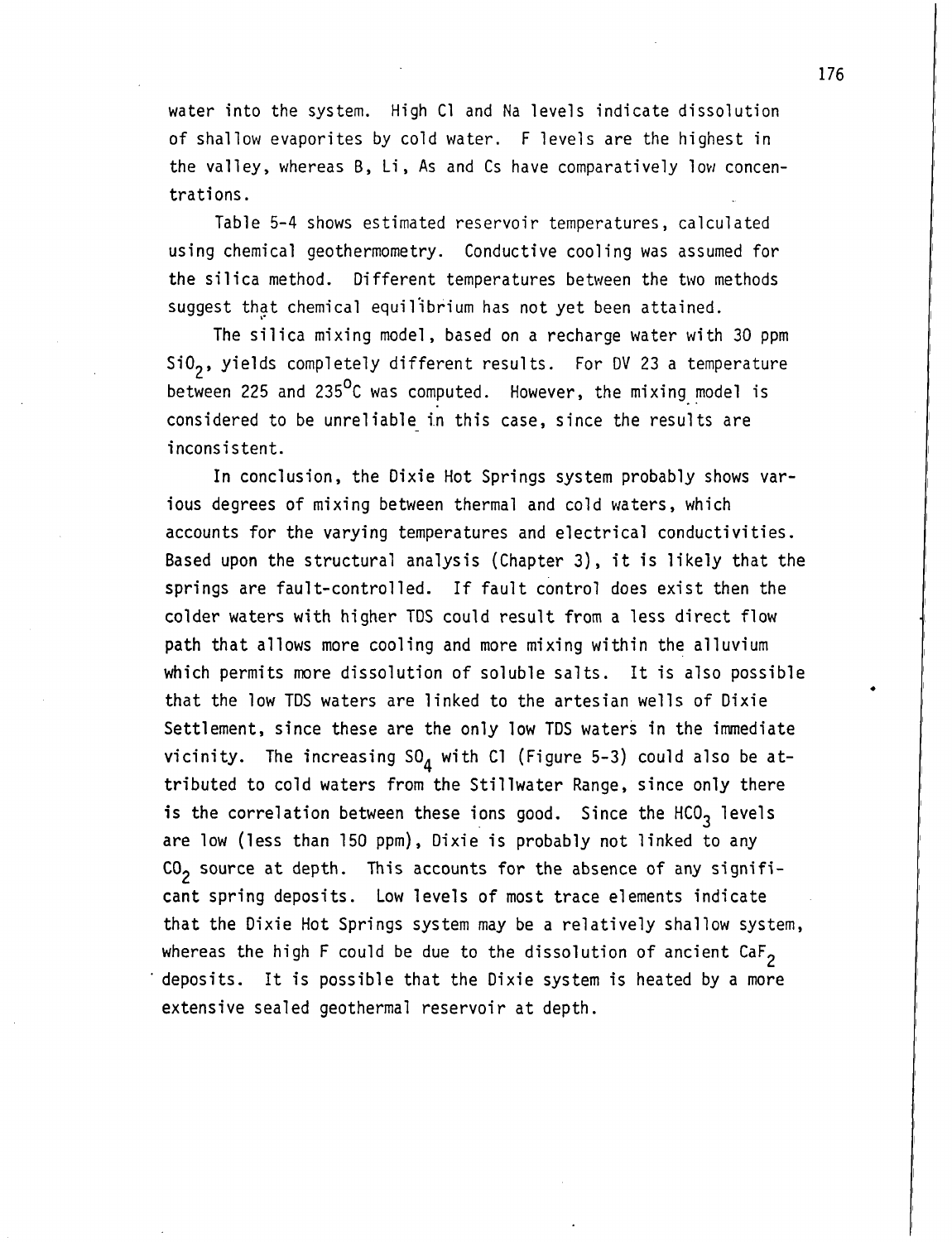| $\mathbf{r}$<br>Sample No. | Quartz<br>(°C) | Na-K-Ca<br>(0C) | Field Temperature<br>(OC) |
|----------------------------|----------------|-----------------|---------------------------|
| <b>DV23</b>                | 149            | 139             | 73<br>$\bullet$ .         |
| <b>DV54</b>                | 147            | 137             | 73                        |
| DH <sub>6</sub>            | 142            | 97              | 73                        |
| <b>DH15</b>                | 143            | 95              | 52<br>$\cdot$             |
| DH9                        | 128            | 100             | 73                        |
| <b>DV24</b>                | 122            | 88              | 55                        |
|                            |                |                 |                           |

Table 5-4. Chemical Geothermometers Applied to Dixie Hot Springs Waters .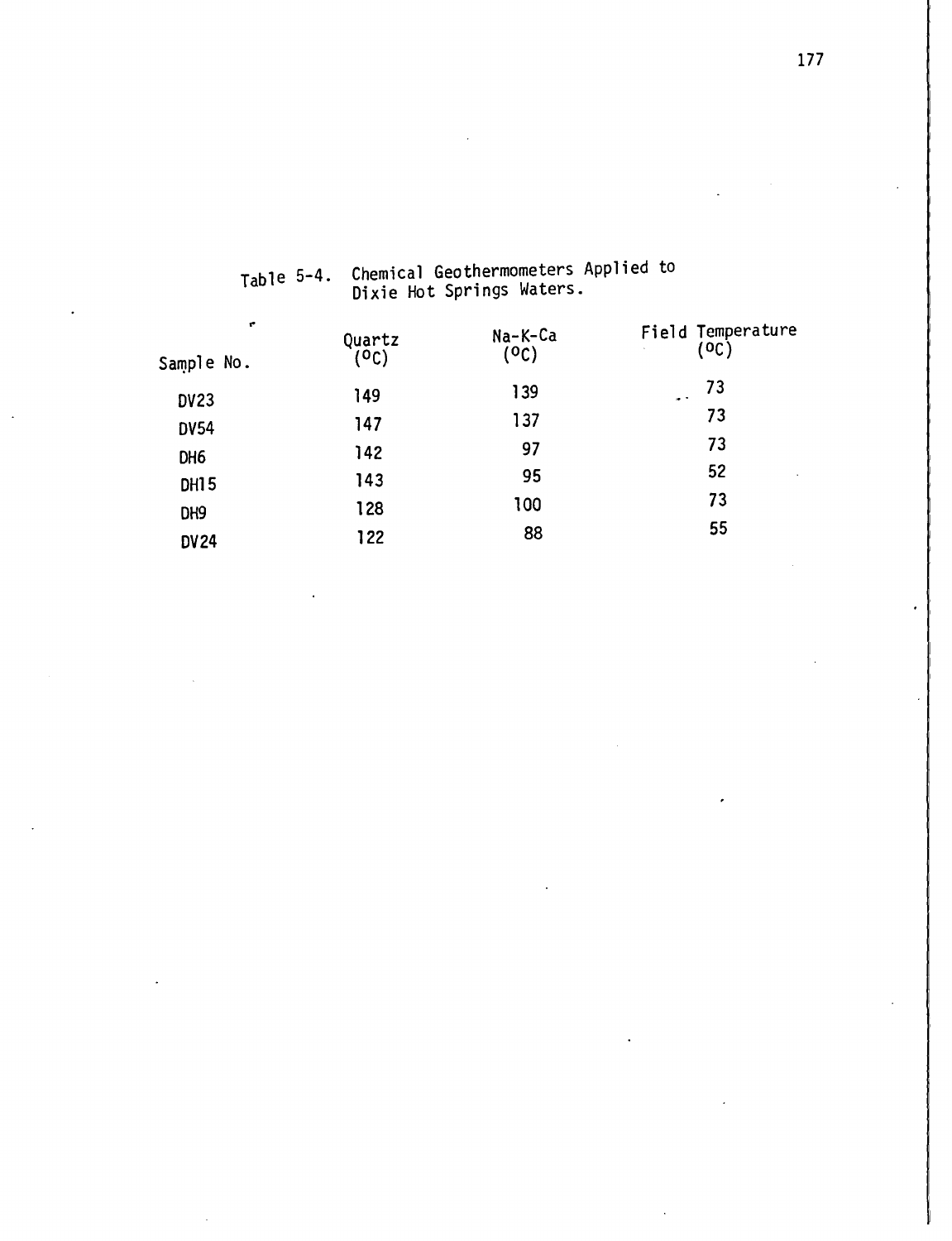

Sulfate versus Chloride for the Three Major Hot<br>Spring Systems in Dixie Valley. Figure 5-3.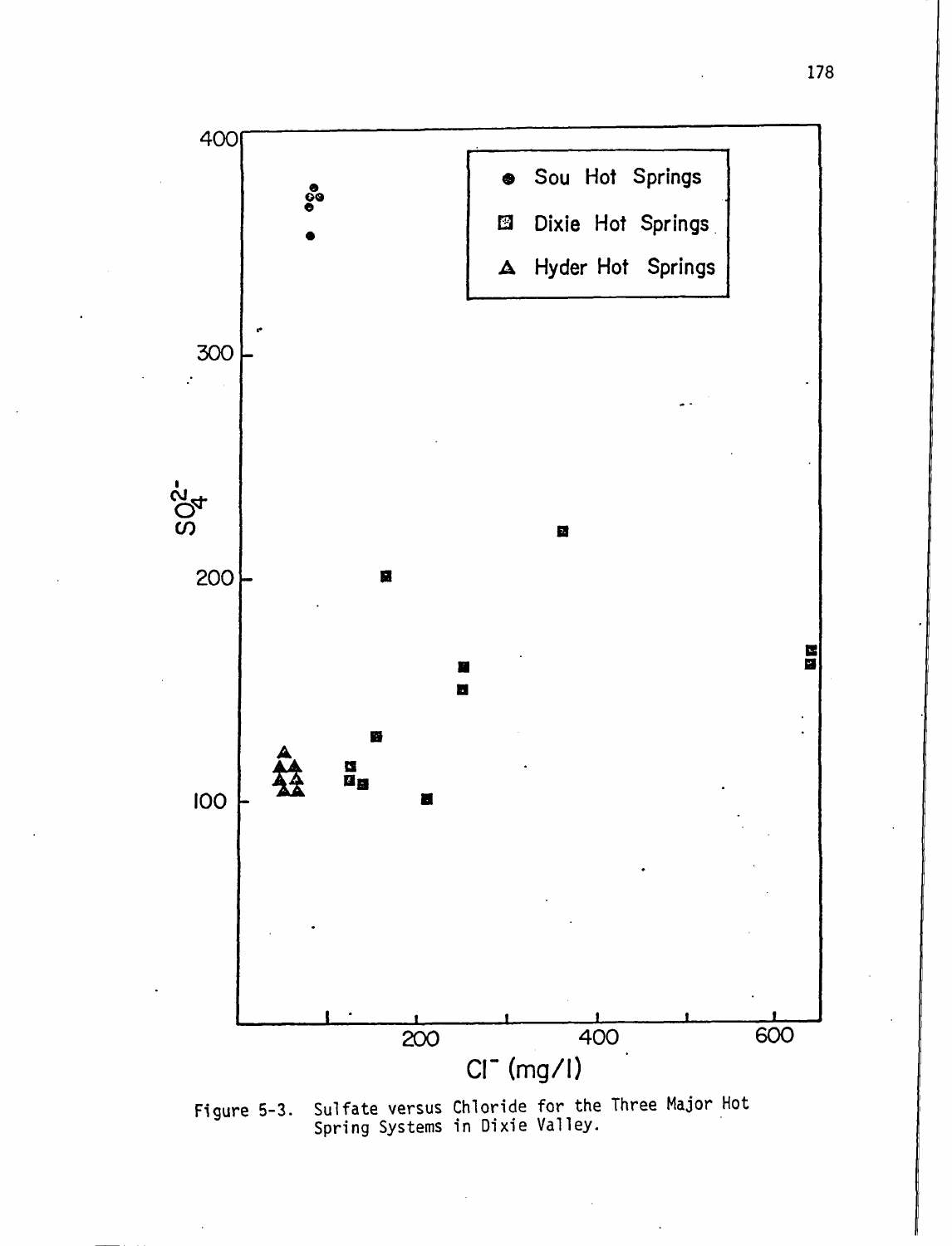#### 5.2.4.2 Hyder Hot Springs

The Hyder Hot Springs system emerges in the middle of the valley, where bedrock is apparently covered by a thick cover of alluvium. However, the chemical homogeneity of the springs seems to require a well-defined, fault-controlled flow system. The springs have deposited a vast amount of travertine up to 100 feet thick. Some of the springs are surrounded by delicate travertine structures.

A detailed survey of the system showed that all springs have electrical conductivities ranging from 1600 to 1850 micromhos (temperature compensated). Gross chemistry of the springs does not vary much, although temperatures differ considerably, ranging from.390C to 750C. Thus the system is probably relatively homogeneous, issuing from one reservoir.

Hyder waters are of the bicarbonate-sodium-potassium type. The bicarbonate levels range between 870 and 936 ppm and are the highest among all the hot springs. They are about six times as high as those from DF 45-14 but somewhat lower than those from OF 66-21. The high  $HCO<sub>3</sub>$  accounts for the extensive travertine deposits. The pH is as low as 6.5 in springs with high HCO<sub>3</sub> and as high as 7.5 in those with low  $HCO<sub>3</sub>$ . Some evidence of degassing (probably  $CO<sub>2</sub>$ ) was found, which probably accounts for the inverse correlation of pH with  $HCO_{3}$ .

The  $SO_{\Lambda}$  and Cl levels are among the lowest of the hot springs in the valley (108-116 ppm  $SO_4$ , and 47-50 ppm Cl). Sulfate is about as low as the first sample from OF 66-21. The relatively high bicarbonate concentrations indicate that Hyder is connected directly to a geothermal reservoir. In addition the low  $SO<sub>A</sub>$  indicates a relatively deep water with limited capability to oxidize sulfides (Figure 5-3). However, no evidence of H2 S was found in Hyder, and·the dissolved oxygen content was as high as 2.9 ppm in some of the springs.

Since electrical conductivities and silica levels are relatively constant, the silica geothermometer, assuming conductive cooling and no mixing, was applied. Calculated temperatures range from l150C to 127<sup>o</sup>C. The cation geothermometer yielded consistent temperatures between 159<sup>0</sup>C and 162<sup>0</sup>C. Slight calcite precipitation is possible for those springs with highest discharge temperature, but the increase in calculated temperature would be negligible in this case.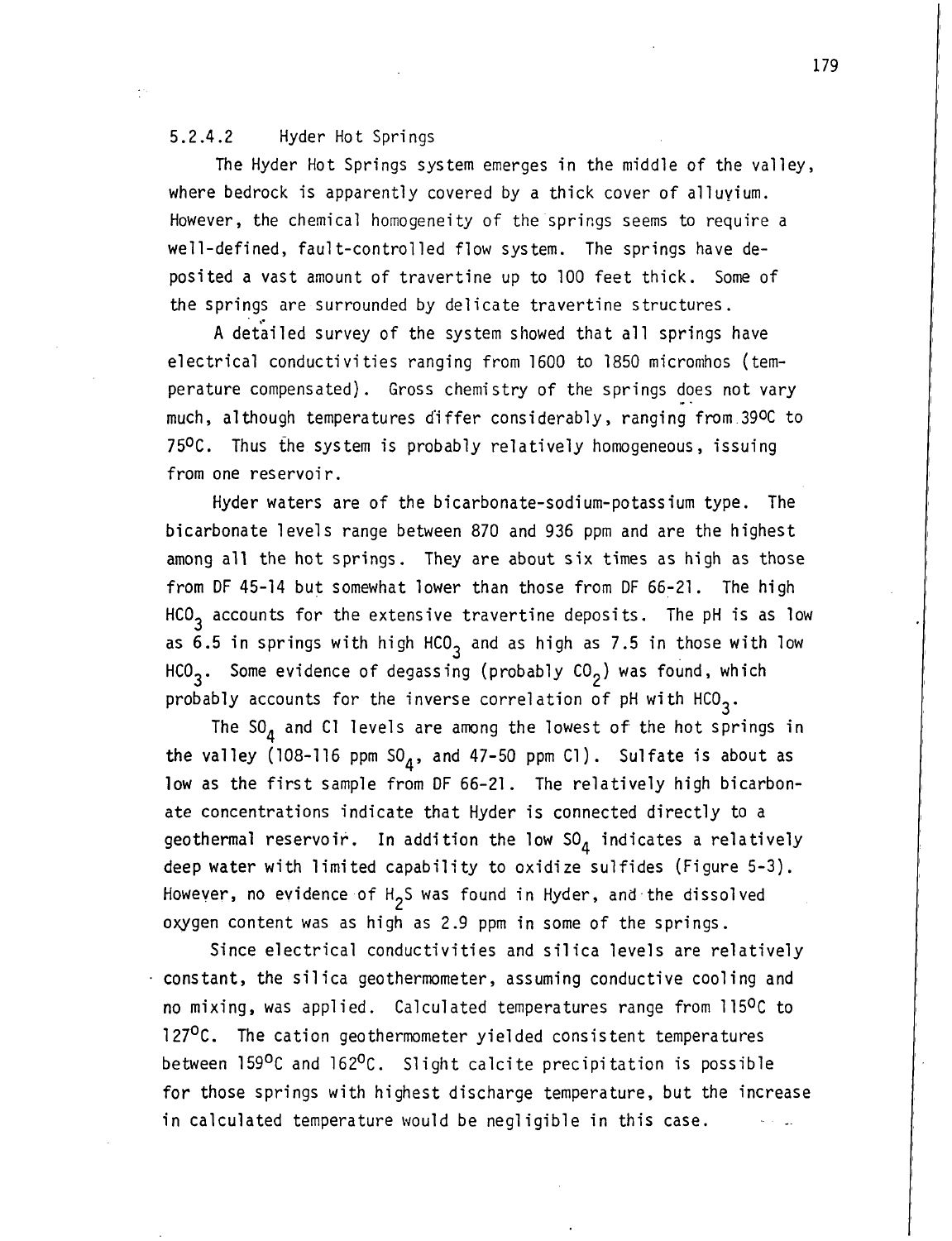In conclusion, the Hyder Hot Springs system is of one water type and thus emerges from a well-defined flow system, with little mixing with shallow groundwater. The high HCO<sub>3</sub> values indicate connection to a  $CO<sub>2</sub>$  source at depth. However, the water chemistry is inconclusive; therefore the relationship of the spring water to the deep system is unknown.

#### 5.2.4.3 Sou Hot Springs

Vast amounts of spring deposits are present at Sou Hot Springs. The chemistry of the hot springs do not vary considerably, and are of an intermediate type. The temperatures range between  $30^{\circ}$ C and 73<sup>o</sup>C. The pH is as low as 6.5; a pH of 6.05 was measured but it is believed to be too low due to a faulty meter. Among the three major hot spring systems, Sou has the highest Ca, Mg and  $SO<sub>A</sub>$  levels. Cl levels are comparatively low (less than 100 ppm) as are F and B (DV36 in Figure 5-4). Sr is the highest among all the hot springs.  $HCO<sub>3</sub>$ levels are lower (about 300 ppm) than they are at Hyder Hot Springs.

The silica geothermometer, assuming no mixing and conductive cooling, yields temperatures between 105°C and 118°C. The cation geothermometer yields temperatures between 93°C and 194°C. The drastic changes in the calculated reservoir temperatures are probably associated with seasonal fluctuations.

Evidence of extensive  $CO_2$  degassing was found in a flowing well. This probably indicates that Sou Hot Springs is connected in some way to a CO<sub>2</sub>-producing reservoir at depth.

In conclusion, Sou is probably a relatively shallow hot spring system. The low  $SiO<sub>2</sub>$  temperature, low F, B and Cl and high Ca and Mg are indicative of relatively shallow circulating meteoric water that is heated to low temperatures.

#### 5.2.4.4 Well SR2-A

The measured temperature of the discharge water was  $65^{\circ}$ C (DV30).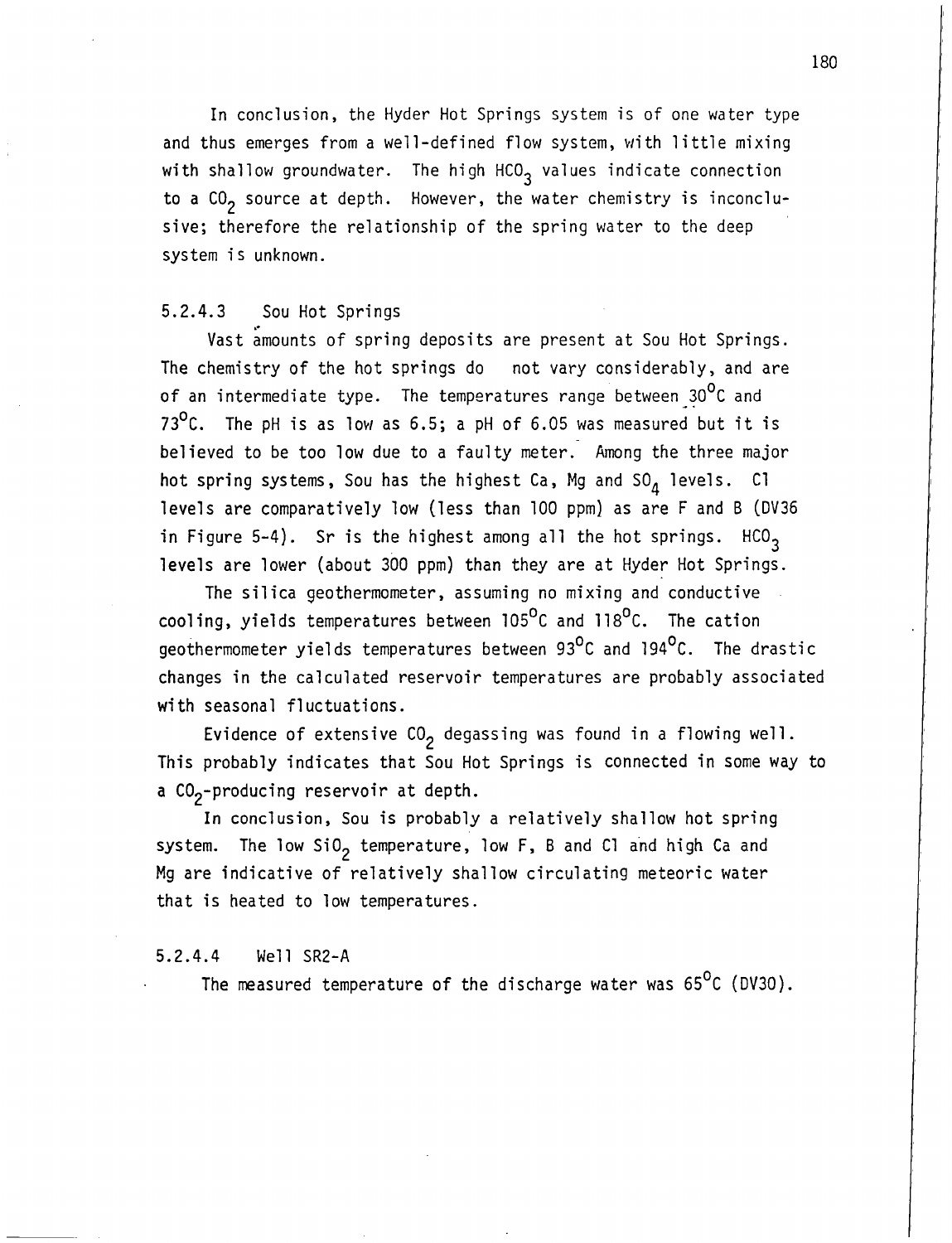



==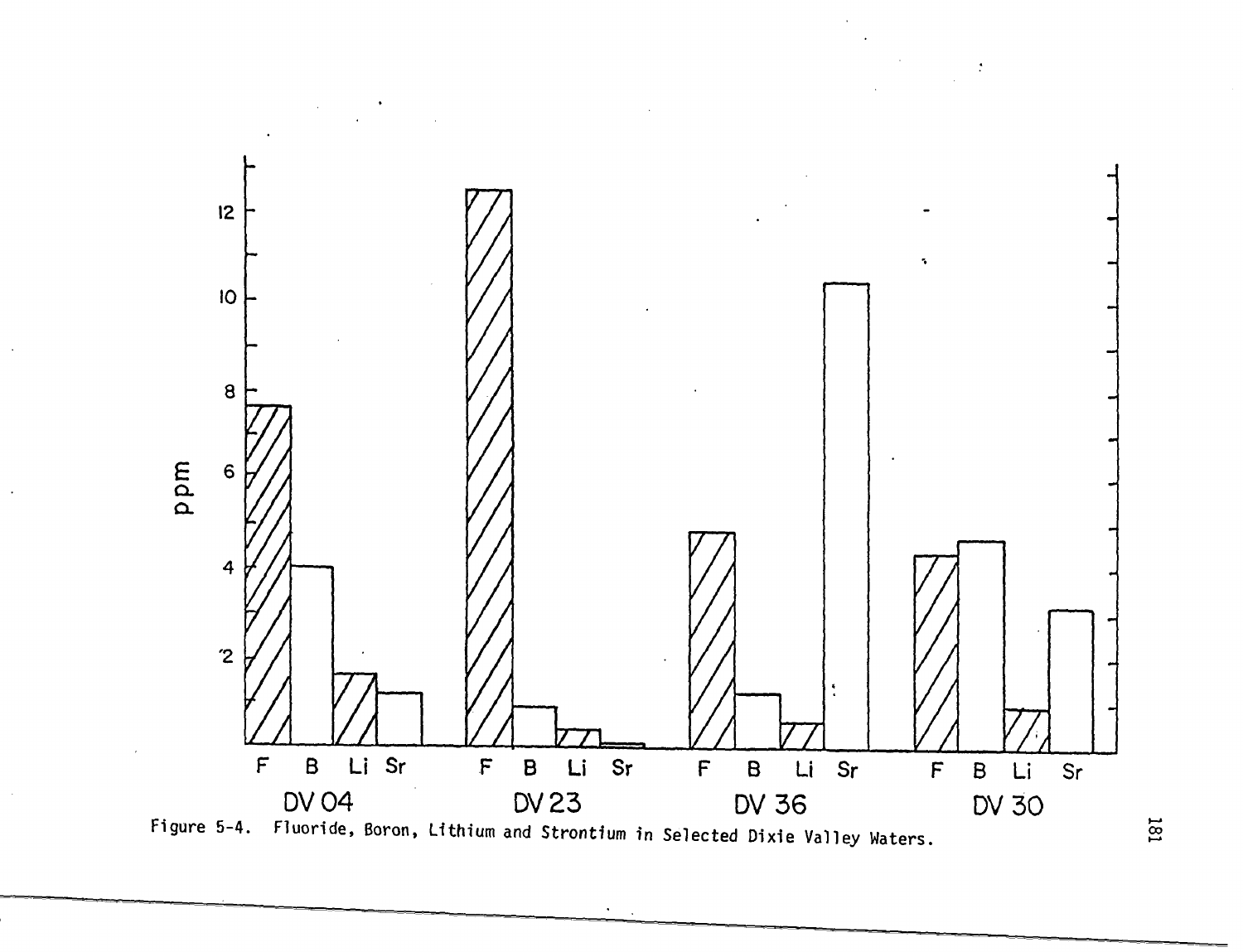

78<br>7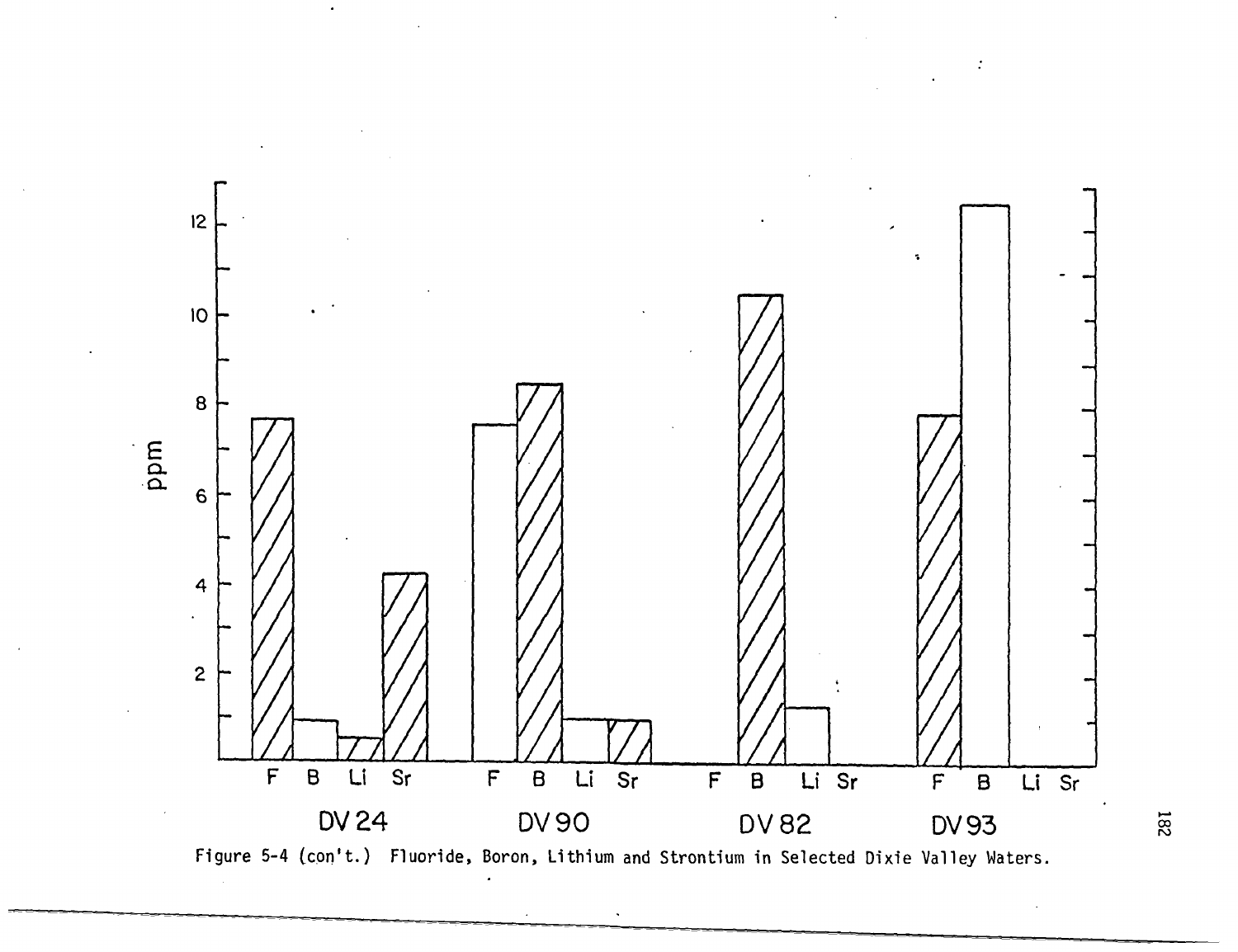Ca and Mg levels are significant, indicating the influence of cold water. The  $CI/SO<sub>A</sub>$  is very similar to that of the water from White Rock Canyon, indicating the influx of water from the Stillwater Range. F, Band Sr are also significant. Application of chemical geothermometers yields  $91^0C$  for the cation method and 139 $^0C$  for the silica method. The different results indicate inadequate chemical equilibration of warm water at depth. However, the silica method seems to be more re1iable. SR2-A is probably fed by a mixture of hot water from depth and cold recharge water from the Stillwater Range.

#### 5.2.4.5 Deep Wells OF 45~14 and OF 66-21

A discussion of the water chemistry with special reference to the alteration mineralogy was given in Chapter 4. In this section the deep wells will be compared to the hot spring systems and the recharge waters. It must be indicated that more than 95% of our data is related to shallow groundwater systems and hot springs. The deep well samples are the only ones that represent deep thermal waters. However, the samples from OF 45-14 and OF 66-21 are not the most reliable because of suspected contamination from drilling operations and/or shallow groundwater. This is especially true of the samples from OF 66-21. Nevertheless, certain gross chemical features of the deep waters can be inferred from the existing samples.

OF 45-14 (OV90) has relatively low levels of Mg and Ca and high Cl and SO<sub>A</sub>, which clearly indicate thermal waters. However, HCO<sub>3</sub> is low, much lower than in Sou Hot Springs. F is comparable to Hyder Hot Springs but much lower than in Dixie Hot Springs, whereas B is much higher than in any of the hot springs.

Application of the silica geothermometer (assuming no steam loss) indicates a reservoir temperature of 216ºC for DF 45-14. Since the silica content at the sampling temperature is at the saturation level of amorphous silica, precipitation of amorphous silica might be expected in the ascending hot water. Thus, the silica temperature might be even higher. The cation geothermometer yields 1930C.

In OF 66-21 (OV82, OV93) the Cl and Na levels are about three times as high as in OF 45-14, although samples OV82 and DV93 are probably contaminated to a large extent. The  $SO_{A}$  levels are comparable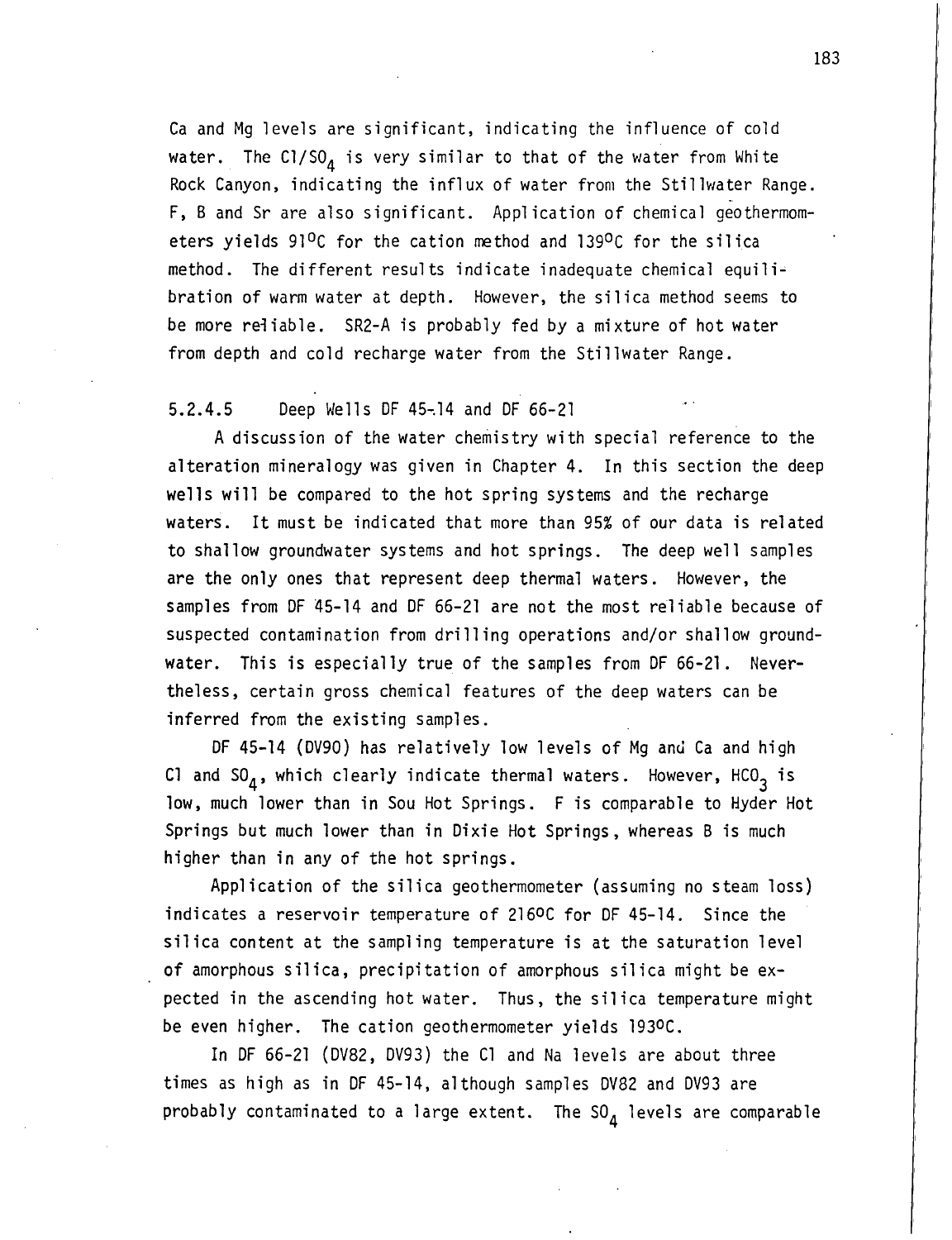to the hot spring systems.  $HCO<sub>3</sub>$  levels are extremely high. B and F are comparable to those of OF 45-14. Generally the fluids from OF 66-21 can be considered as Na-C1 waters, high in HCO<sub>3</sub>.

The silica geothermometer yields a temperature of 190°C (assuming no steam loss) and the cation geothermometer gives 1390C for OV82. For OV93 l760C was calculated with the silica method and 1480C with the cation method. The silica method is considered to be more reliable. OV82 is from a depth of about 4700 feet and OV93 from about 9500 feet in OF 66-21.

#### 5.3 Conclusions

The preceding discussion about the chemistry of the three hot spring systems indicates that it is unlikely all three systems are linked to a common source. The Dixie Hot Springs system seems to be isolated from a deep  $CO_2$ -supplying reservoir, and its waters probably originate from the Stillwater Range and/or other sources. The Sou and Hyder systems are different from each other as well as from the Dixie system as was seen in Figure 5-1. The comparatively low Cl levels in all three systems make a connection to a deep geothermal reservoir that supplies the deep wells unlikely. High  $HCO_{3}$  levels could be produced by the upward diffusion of  $CO<sub>2</sub>$  from a source at depth. The fact that the maximum temperatures in all three systems are about the same (750C) is conspicuous. F increases with  $SiO<sub>2</sub>$  if F is greater than 1 ppm, a relationship that applies to all the hot springs but not to the deep wells (Figure 5-5).

It is clear that the two deep wells tap waters that are different from all the other thermal waters in the valley. Additionally, OF 45-14 is apparently different from OF 66-21. The most significant differences are the higher HCO<sub>3</sub> in DF 66-21 and a TDS level almost double that of OF 45-14. However, since samples from OF 66-21 are undoubtedly contaminated to an unknown extent, these differences may be more apparent than real.

The origin of  $HCO<sub>3</sub>$  is unclear. One source could be the oxidation of organic materials at depth, evidence of which was found in some of the sedimentary rocks at depth (T. Bard, personal communication). Another source could be the dissolution of limestones under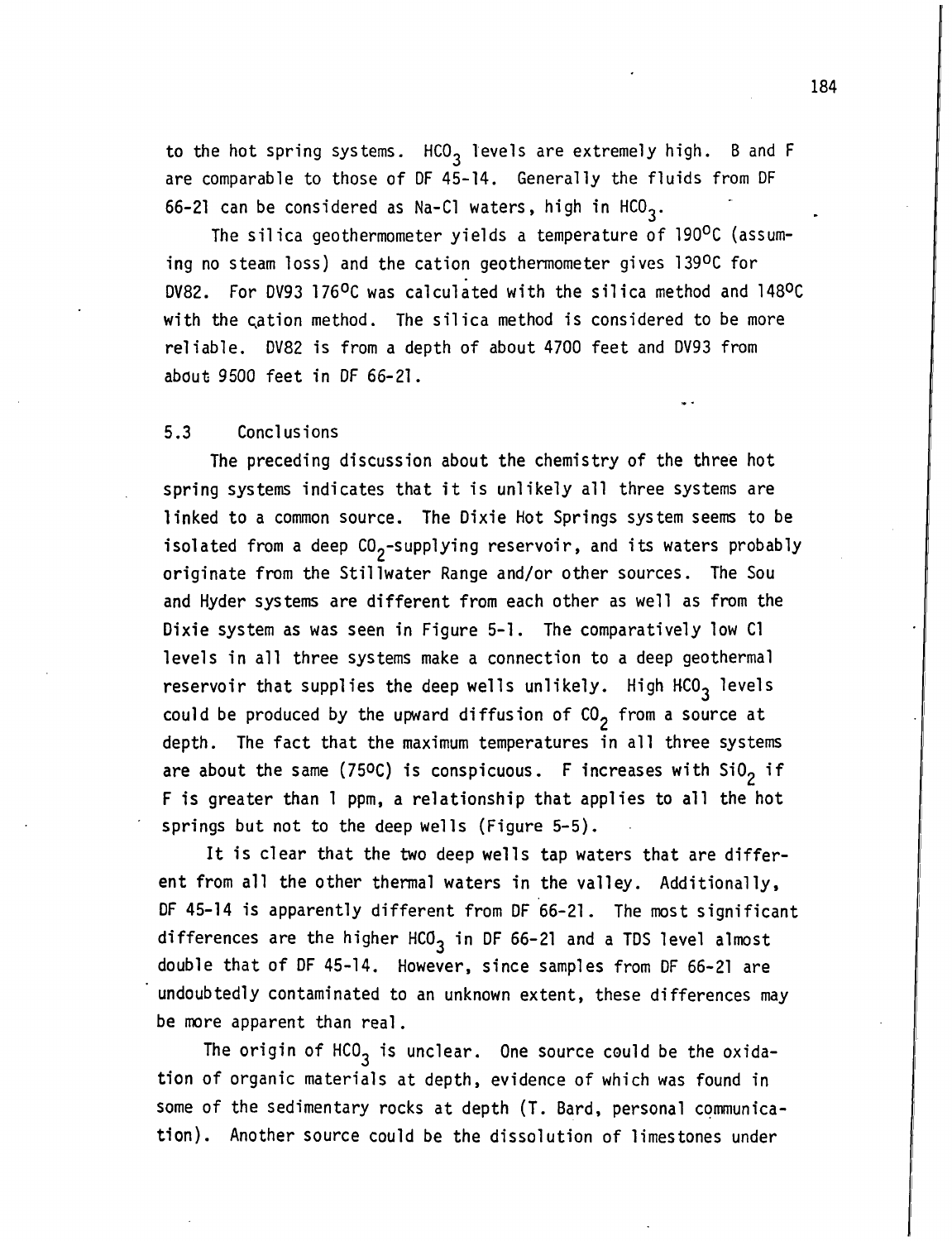

Figure 5-5. Silica versus Fluoride in Selected Dixie Valley Waters.<br>(See legend opposite Table 5-1 for letter and number  $code.)$